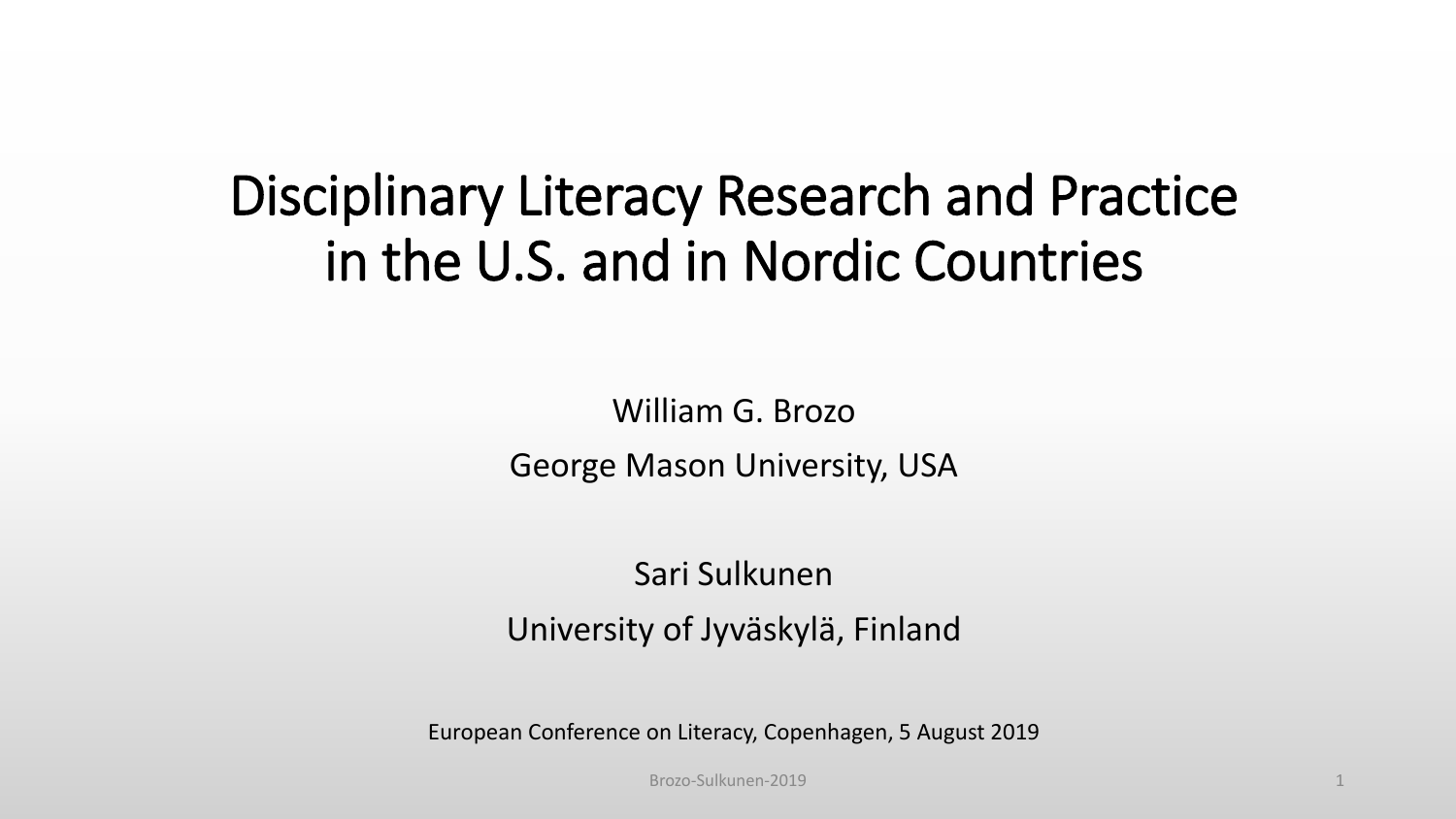#### Historical context for Disciplinary Literacy in the U.S.

- At least 100 years of applied research in the area of reading within subject areas
	- William S. Gray (1919) generic reading skills would transfer to specific subject areas
- Solid knowledge base in content literacy has been established
- Content literacy strategies have become endemic to pedagogical practice and are specifically identified in district and state curricula
- Shift to disciplinary literacy has been challenging to the longstanding tradition of content literacy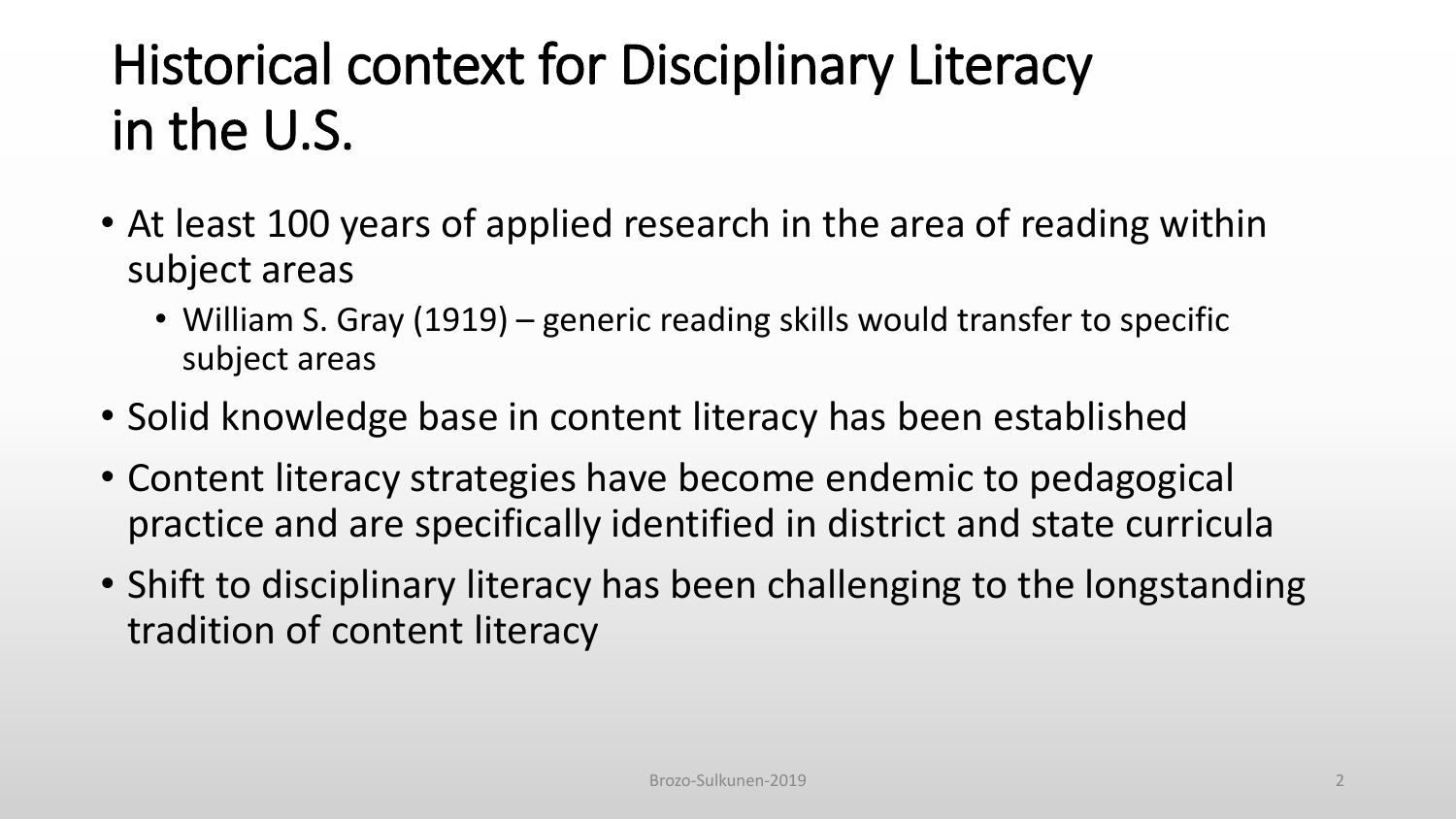## Disciplinary literacy research trends in the U.S.

- •Defining literacy within disciplinary boundaries
- Role of digital tools
- Collaboration
- Teacher education
- Professional development
- Role of content area literacy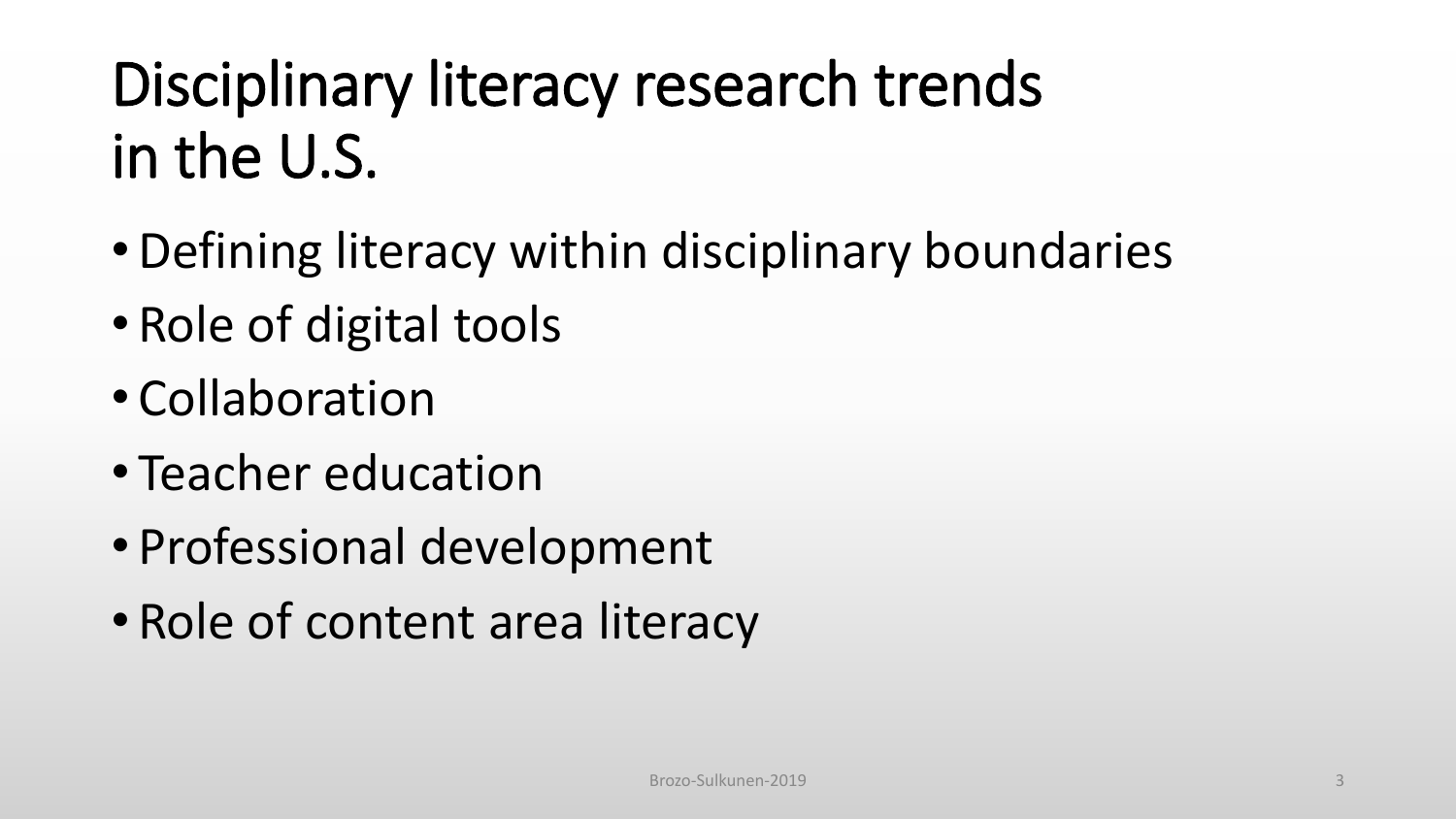## Defining literacy within disciplinary boundaries

- Project READI Reading, Evidence and Argumentation in Disciplinary **Instruction** 
	- reading for understanding in authentic learning situations within a discipline
	- disciplines as communities of practice
	- researchers collaborate with teachers to design discipline-specific interventions in the subject areas
- Teams of diverse professionals conducted conceptual meta-analyses of<br>literature, history, and science to determine types of knowledge critical to<br>comprehending, constructing, and conveying evidence-based arguments<br>from m

#### **Source**

Goldman et al. (2016). Disciplinary literacies and learning to read for understanding: A conceptual framework for disciplinary literacy. *Educational Psychologist*, *51*(2), 219-246.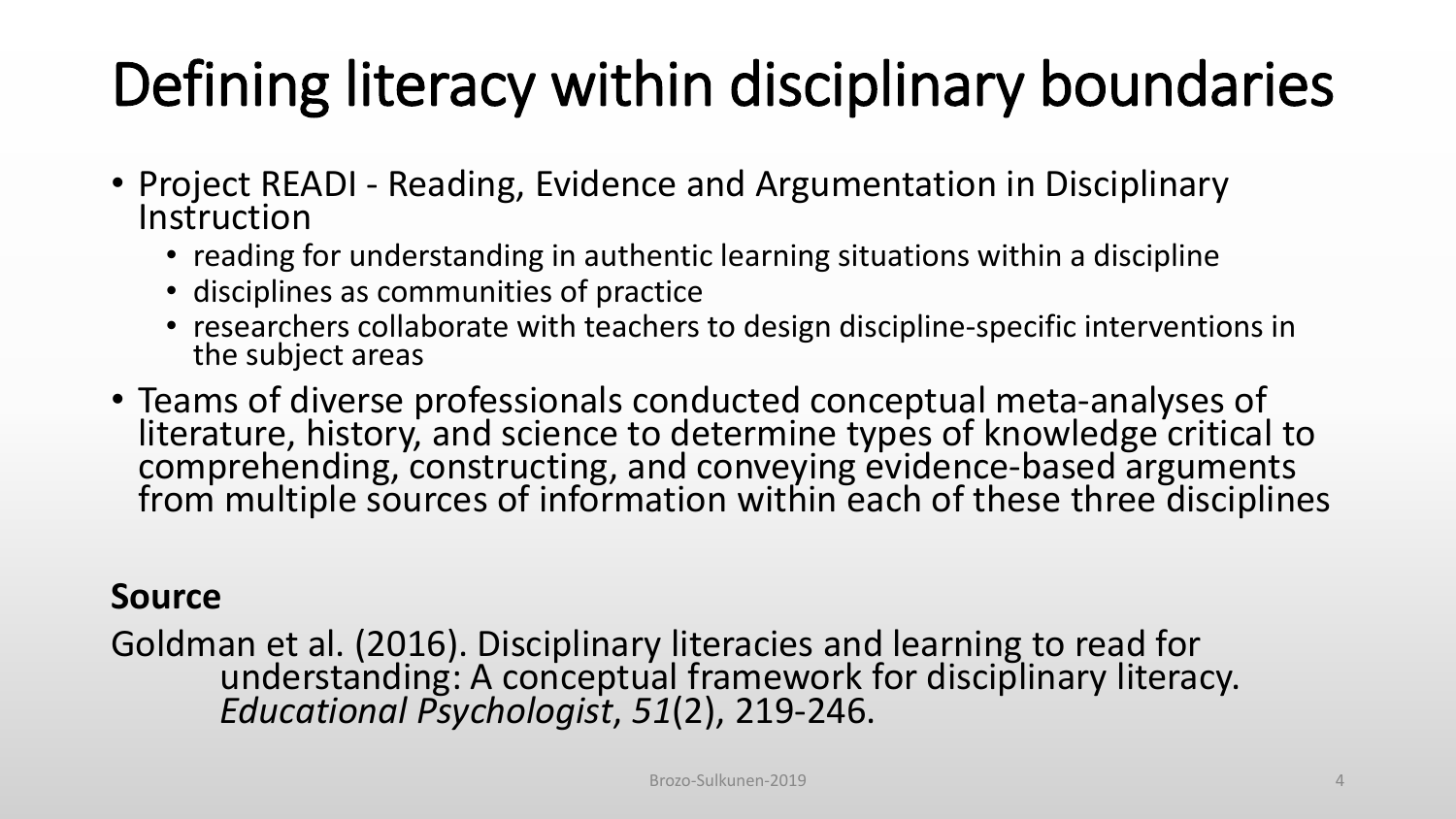#### Defining literacy within disciplinary boundaries



- Establish criteria for judging<br>interpretive claims and<br>arguments that address<br>author generalizations,<br>explaining how the text mee<br>the criteria and justifies the<br>claim.<br>• Justifications may be drawn<br>from the text; from ot interpretive claims and arguments that address author generalizations, explaining how the text meets the criteria and justifies the claim.
	- Justifications may be drawn from the text; from other texts, literary constructs or critical traditions; or from the reader's judgments from experience in the world.





Sustify explanations using<br>science principles,<br>frameworks and enduring<br>understandings, cross-cut<br>concepts, and scientific<br>evidence (Includes evalua<br>the quality of the evidence science principles, frameworks and enduring understandings, cross-cutting concepts, and scientific evidence (Includes evaluating the quality of the evidence.)

> • Critique explanations using science principles, frameworks and enduring understandings, cross-cutting concepts, and scientific evidence.



• Construct claim-evidence relations,<br>using textual evidence and<br>explaining the relationship among<br>the pieces of evidence and<br>between the evidence and claims.<br>• Use interpretive frameworks<br>developed by historians, such as using textual evidence and explaining the relationship among the pieces of evidence and between the evidence and claims.

- Use interpretive frameworks developed by historians, such as societal structures, systems, and patterns across time and place, to analyze historical evidence and argument and to address historical questions.
- Evaluate historical interpretations for coherence, completeness, the quality of evidence and reasoning, and the historian's perspective.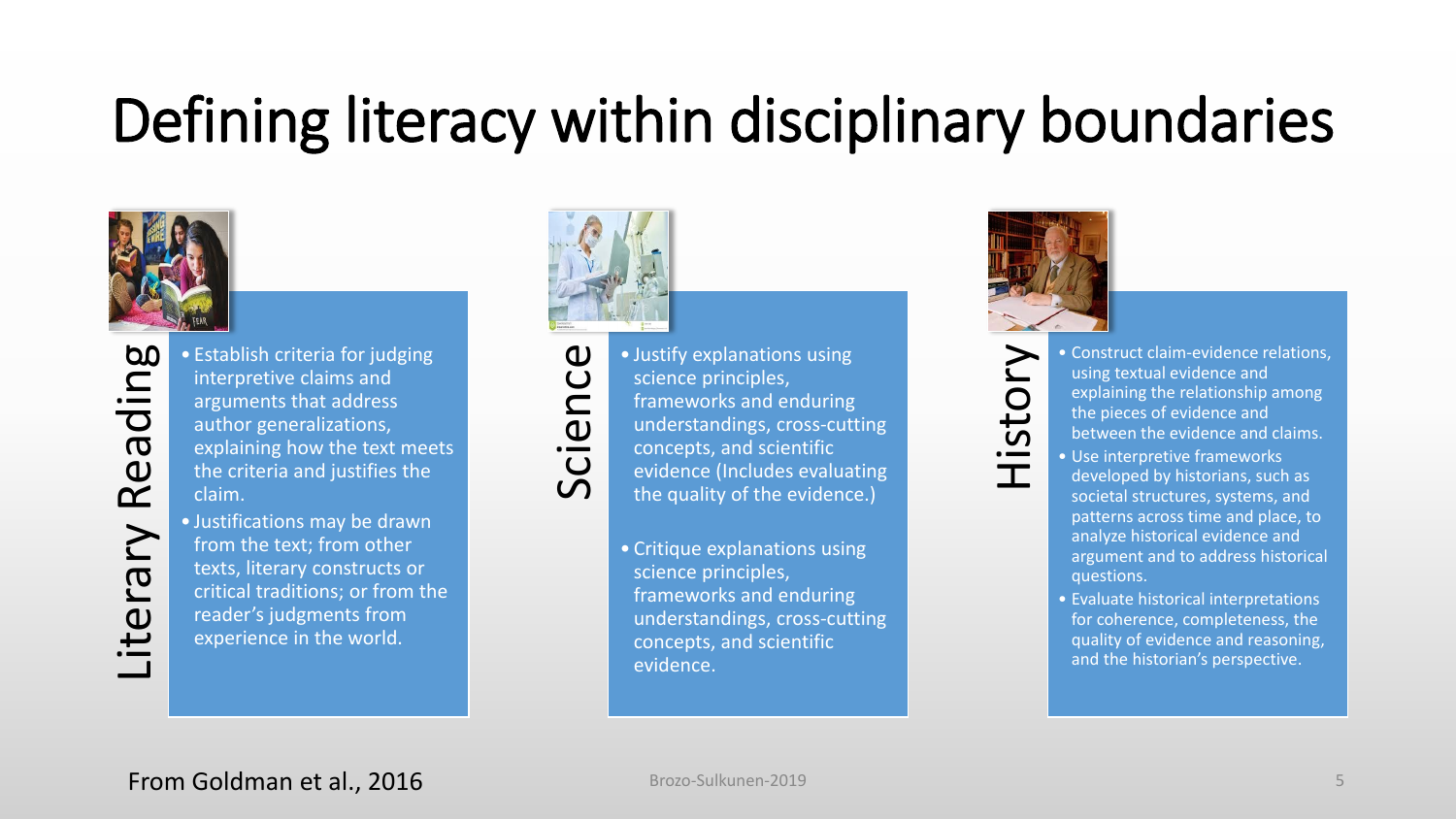#### Role of digital tools

- Exploring disciplinary experts' use of digital tools for acquiring, analyzing, and disseminating knowledge
- Employing applications of digital tools with students for disciplinary learning

#### **Sources**

Castek, J., & Beach, R. (2013). Using apps to support disciplinary literacy and science learning. *Journal of Adolescent & Adult Literacy*, *56*(7), 554–564. Goss, M., Castek, J., & Manderino, M. (2016). Disciplinary and digital literacies: Three synergies. *Journal of Adolescent & Adult Literacy*, *60*(3), 335–340. Phillips, N., Woodard, R., & Lund, V. (2017). Cultivating disciplinary futures in a school-based digital atelier. *Journal of Adolescent & Adult L*iteracy, *60*(4), 461–465. Smith, B.E., & Shen, J. (2017). Scaffolding digital literacies for disciplinary learning: Adolescents collaboratively composing multimodal science fictions. *Journal of Adolescent & Adult Literacy*, *61*(1), 85–90.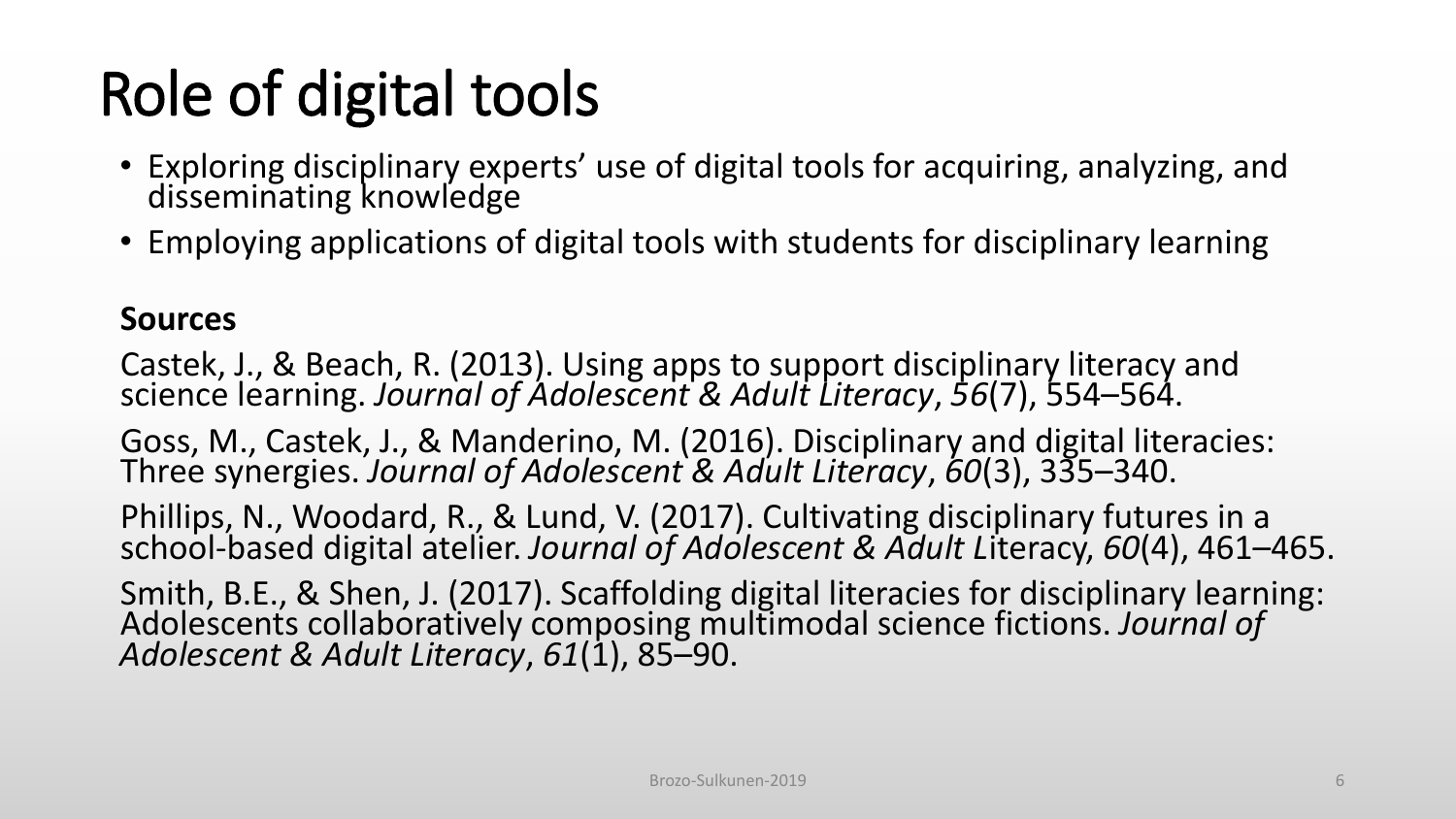### Collaboration

- Exploring optimal approaches for exchanging knowledge
	- Between disciplinary experts and literacy professionals
	- Between subject-area teachers and disciplinary experts

#### **Sources**

Ippolito, J., Dobbs, C.L., Charner-Laird, M., & Lawrence, J.F. (2016). Delicate layers of learning: Achieving disciplinary literacy requires continuous, collaborative adjustment. *Journal of Staff Development*, *37*(2), 34–38.

- Hinton, K., & Suh, Y. (April 2019). Foregrounding collaboration in disciplinary literacy form *JAAL*, 2008-2017. *Journal of Adolescent & Adult Literacy*.
- Wilder, P., & Herro, D. (2016). Lessons learned: Collaborative symbiosis and responsive disciplinary teaching. *Journal of Adolescent & Adult Literacy*, *59*(5), 539–549.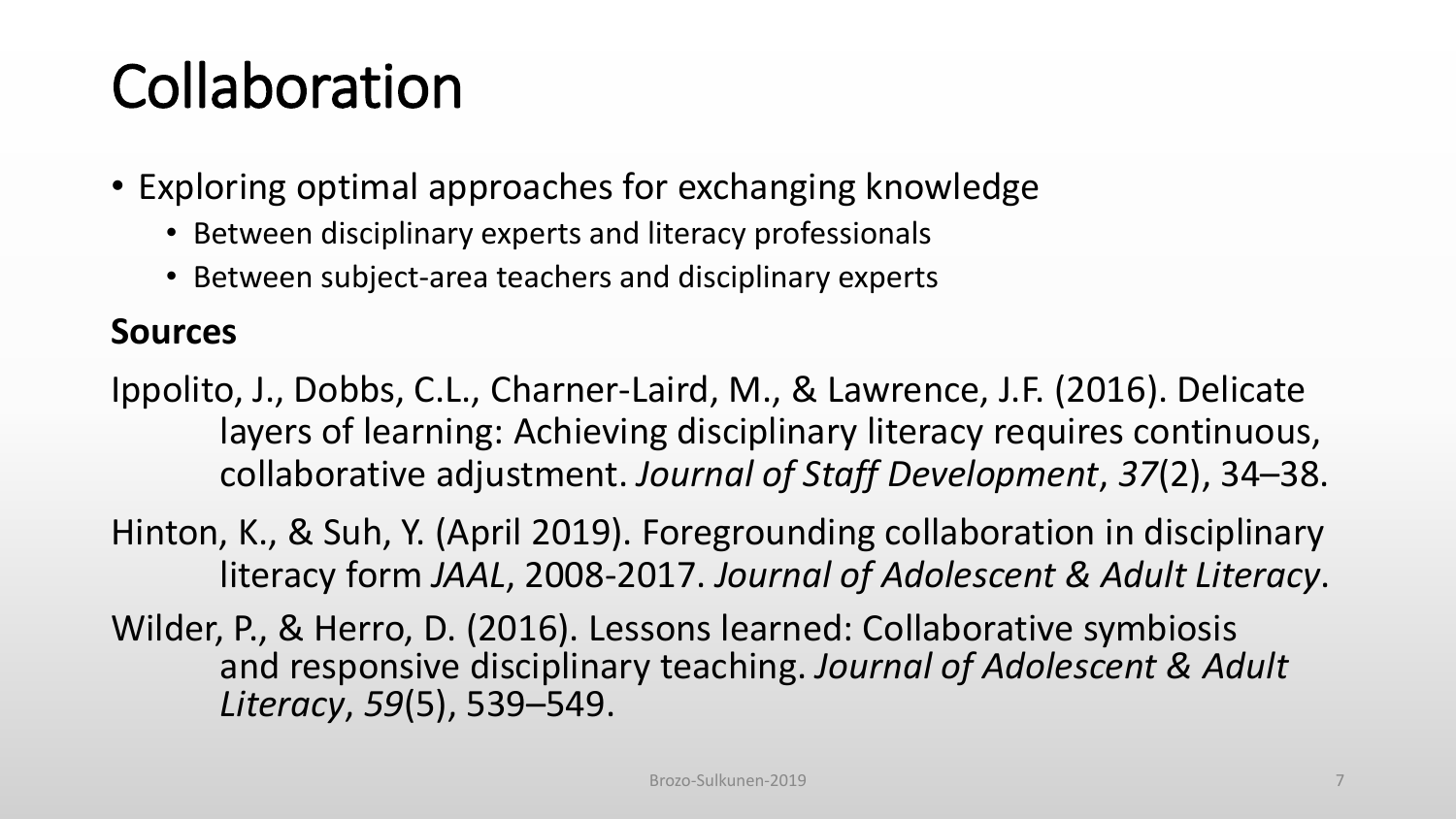### Teacher preparation

- Exploring university's role in fostering disciplinary literacy mindset and practices among pre-service teachers
- New teacher education candidates who are not familiar with content literacy may find disciplinary literacy approaches easier to adopt

#### **Sources**

Pytash, K.E. (2012). Engaging preservice teachers in disciplinary literacy learning through writing. *Journal of Adolescent & Adult Literacy*, *55*(6), 527–538.

Conley, M.W. (2012). Foregrounding the disciplines for teacher preparation in secondary literacy. *Journal of Adolescent & Adult Literacy*, *56*(2), 141–150.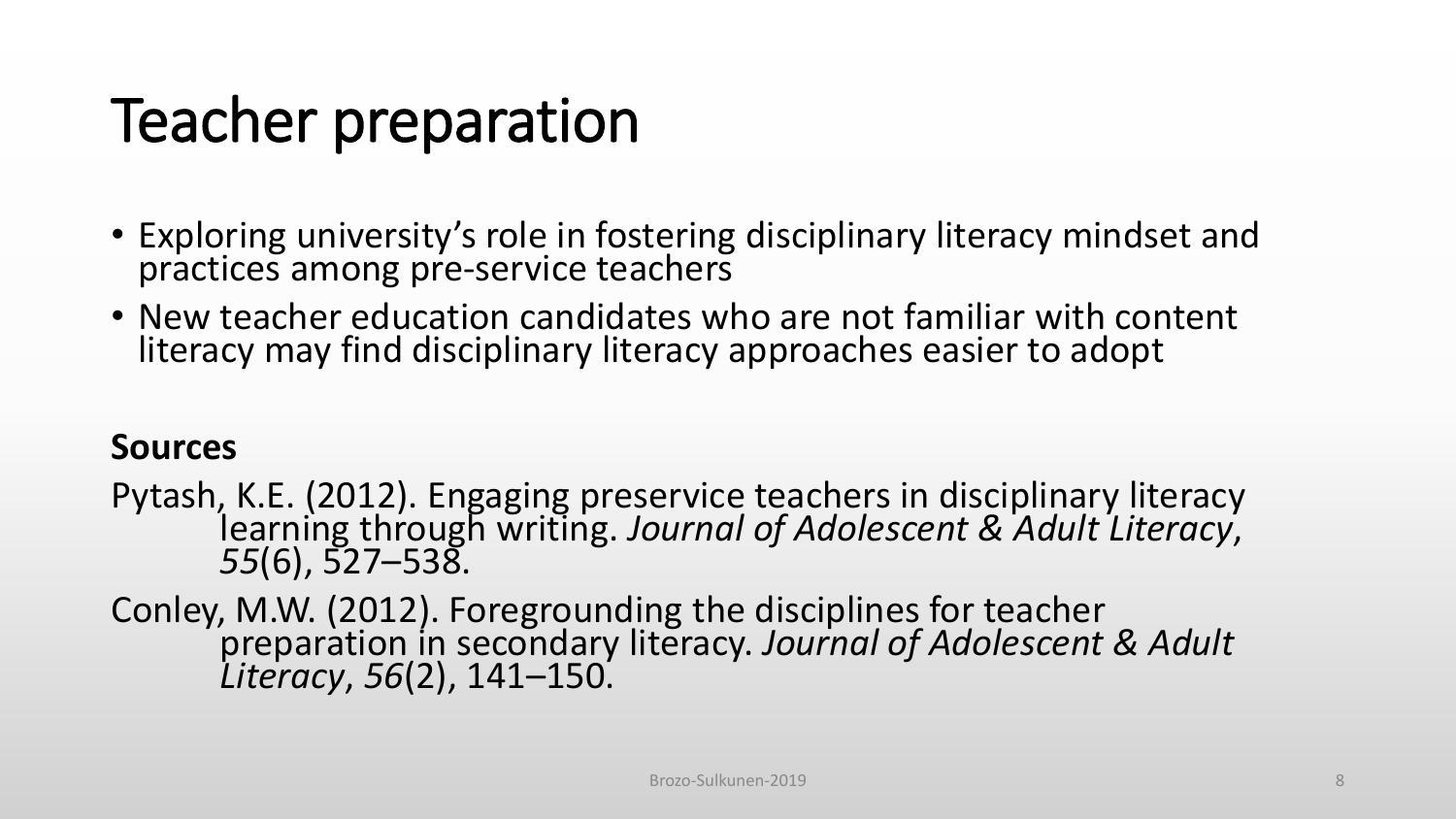## Professional learning

- Exploring ways of supporting in-service teachers' transition to disciplinary literacy-based pedagogy
- Thought by some to meet less resistance than to content area reading since disciplinary literacy foregrounds teachers' domain knowledge and exploits literacy practices endemic to disciplinary inquiry

#### **Sources**

- Spitler, E. (2011). From resistance to advocacy for math literacy: One teacher's literacy identity transformation. *Journal of Adolescent & Adult Literacy*, *55*(4), 306–315.
- Fang, Z. (2014). Preparing content area teachers for disciplinary literacy instruction. *Journal of Adolescent & Adult Literacy*, *57*(6), 444–448.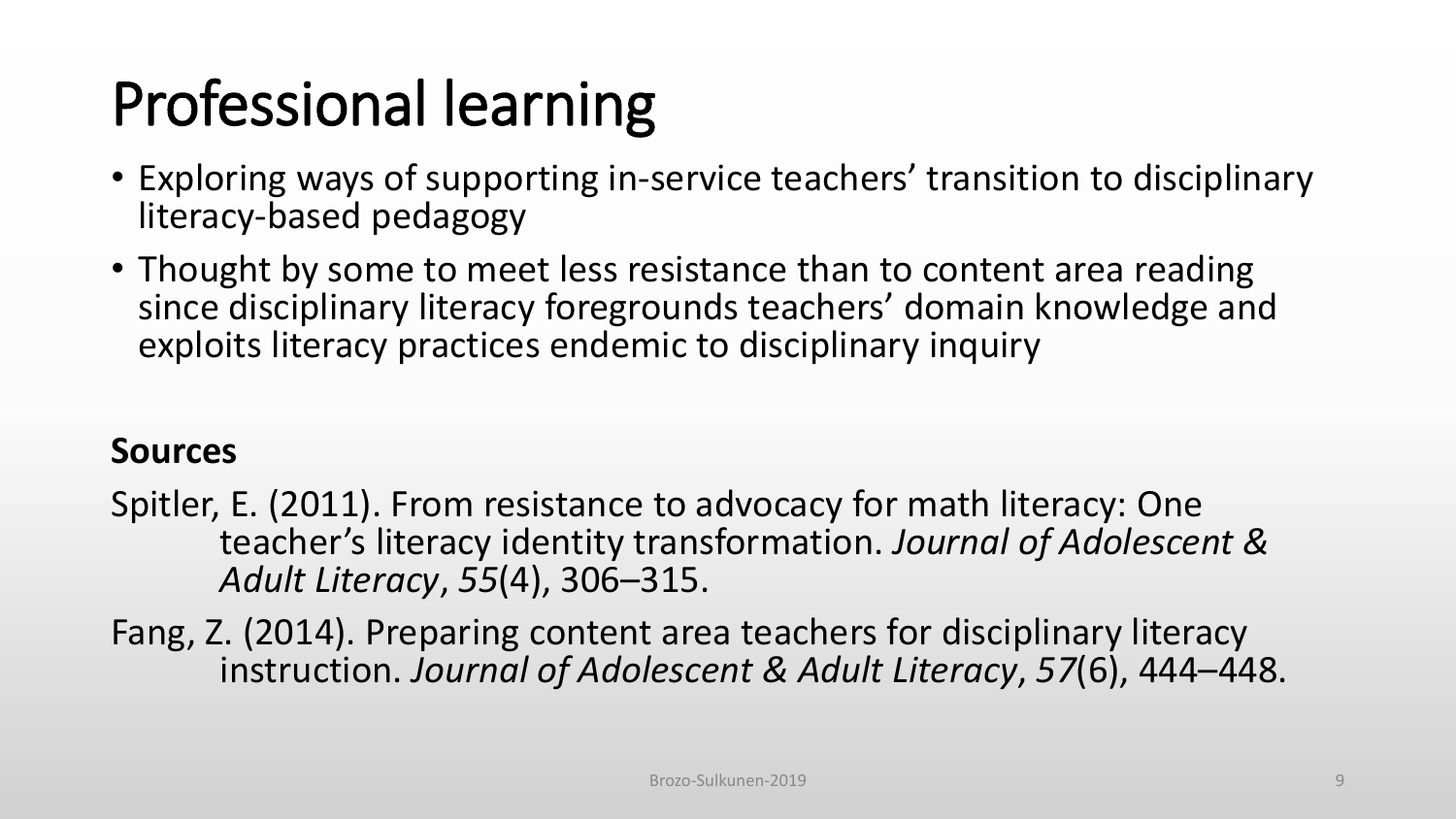#### Role of content area literacy

- Exploring whether and how content literacy strategies and disciplinary literacy practices articulate
	- Generic content literacy strategies **fade in importance** as students progress through the grades
	- Generic strategies actually **hinder effective reading, thinking, and problem solving** by drawing students' attention away from the required mental operations needed for specific disciplinary tasks
	- Content literacy strategies remain **critical to successful achievement** in the disciplines **for learning disabled and struggling readers**
	- Content literacy strategies are considered **useful "engineering tools"** situated within the work of engaging in disciplinary reading and writing practices
	- Generic literacy practices **can be adapted to further learning** within disciplinary domains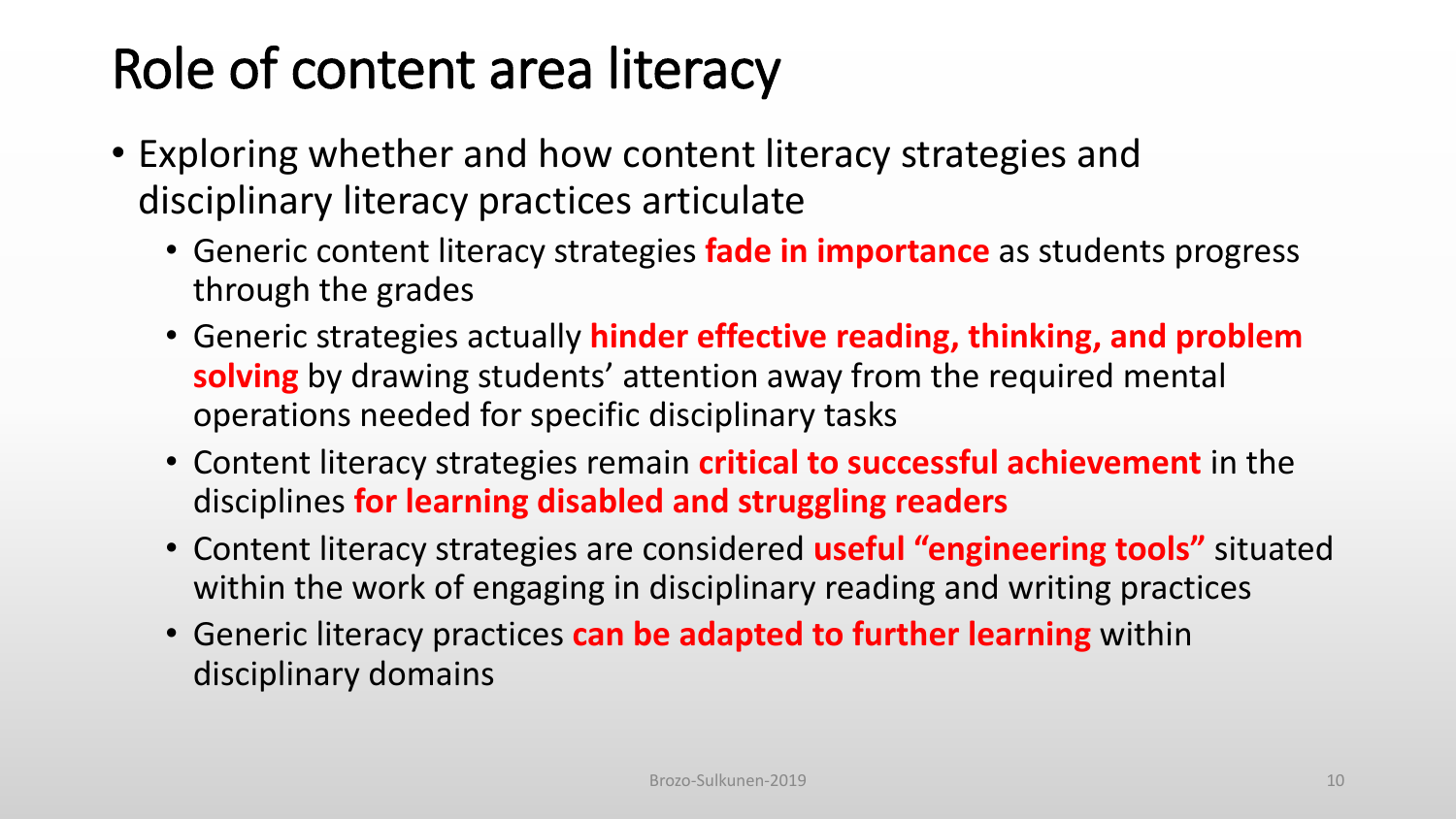#### Sources

- Brozo, W.G., Moorman, G., Meyer, C., & Stewart, T. (2013). Content area reading and disciplinary literacy: A case for the radical center. *Journal of Adolescent & Adult Literacy*, *56*(5), 353– 357.
- Dunkerly-Bean, J. & Bean, T.W. (2016). Missing the savoir for the connaissance: Disciplinary and content area literacy as regimes of truth. *Journal of Literacy Research*, *48*(4), 448-475.
- Siebert, D.K., Draper, R.J., Barney, D., Broomhead, P., Grierson, S., Jensen, A.P., & Wimmer, J. (2016). Characteristics of literacy instruction that support reform in content area classrooms. *Journal of Adolescent & Adult Literacy*, *60*(1), 25–33.
- Moje, E.B. (2015). Doing and teaching disciplinary literacy with adolescent learners: A social and cultural enterprise. *Harvard Educational Review*, *85*(2), 254–278.
- Gilles, C., Wang, Y., & Johnson, D. (2016). Drawing on what readers do as readers: Discovering and embedding strategies across the disciplines. *Journal of Adolescent & Adult Literacy*, *59*(6), 675–684.
- Faggella-Luby, M.N., Graner, P.S., Deschler, D.D., & Drew, S.V. (2012). Building a house on sand: Why<br>disciplinary literacy is not sufficient to replace general strategies for adolescent learners who struggle. *Topics in Language Disorders*, *32*(1), 69–84.
- Shanahan, C., Shanahan, T., & Misischia, C. (2011). Analysis of expert readers in three disciplines: History, mathematics, and chemistry. *Journal of Literacy Research*, *43*(4), 393-429.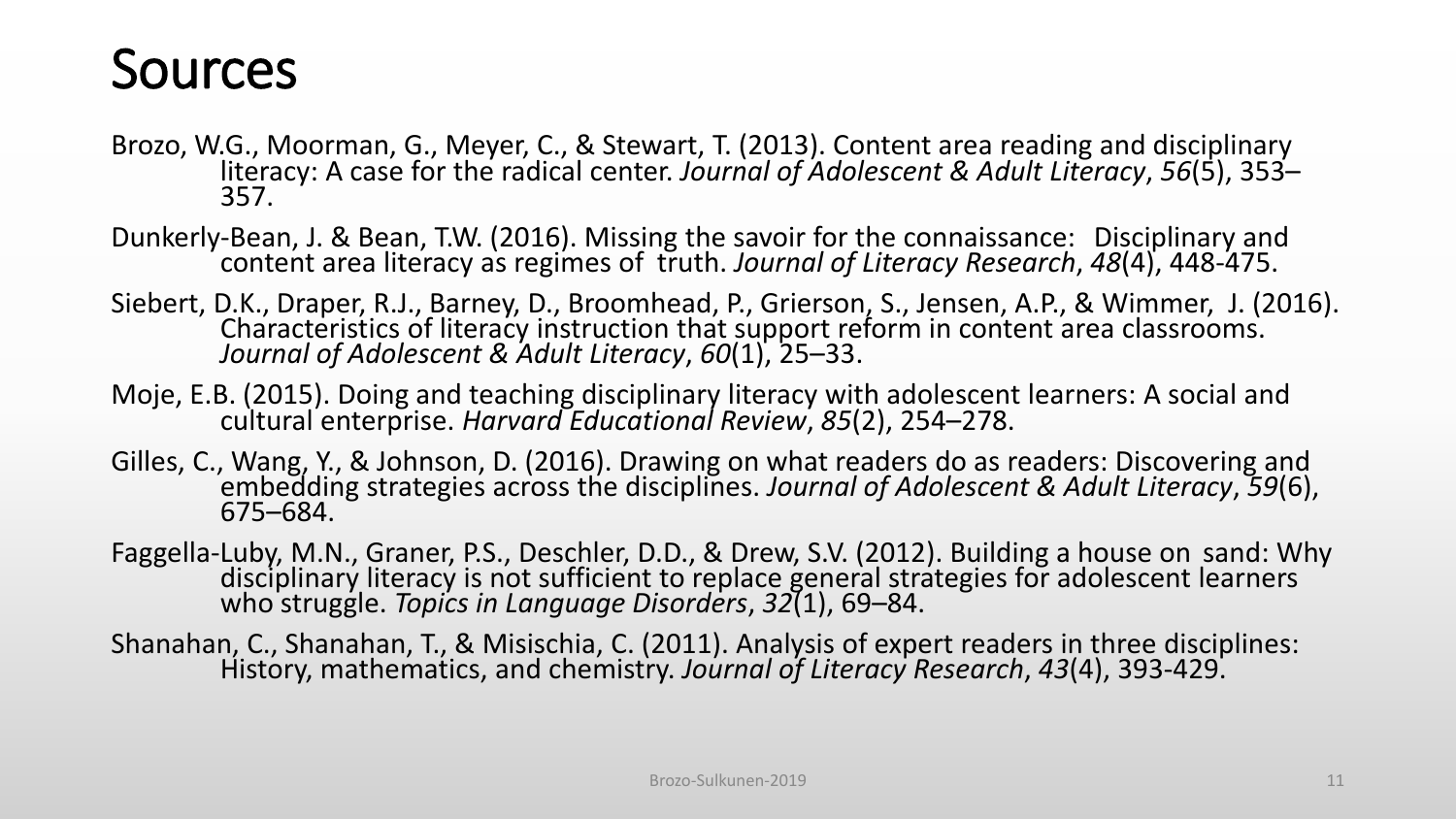- In the Nordic countries both CAL and DL in education and research
- Content-area literacy with a linguistic and literacy approach
- More recent emphasis on disciplinary literacy in relation to disciplinary thinking and knowledge construction
	- Subject-specific didactics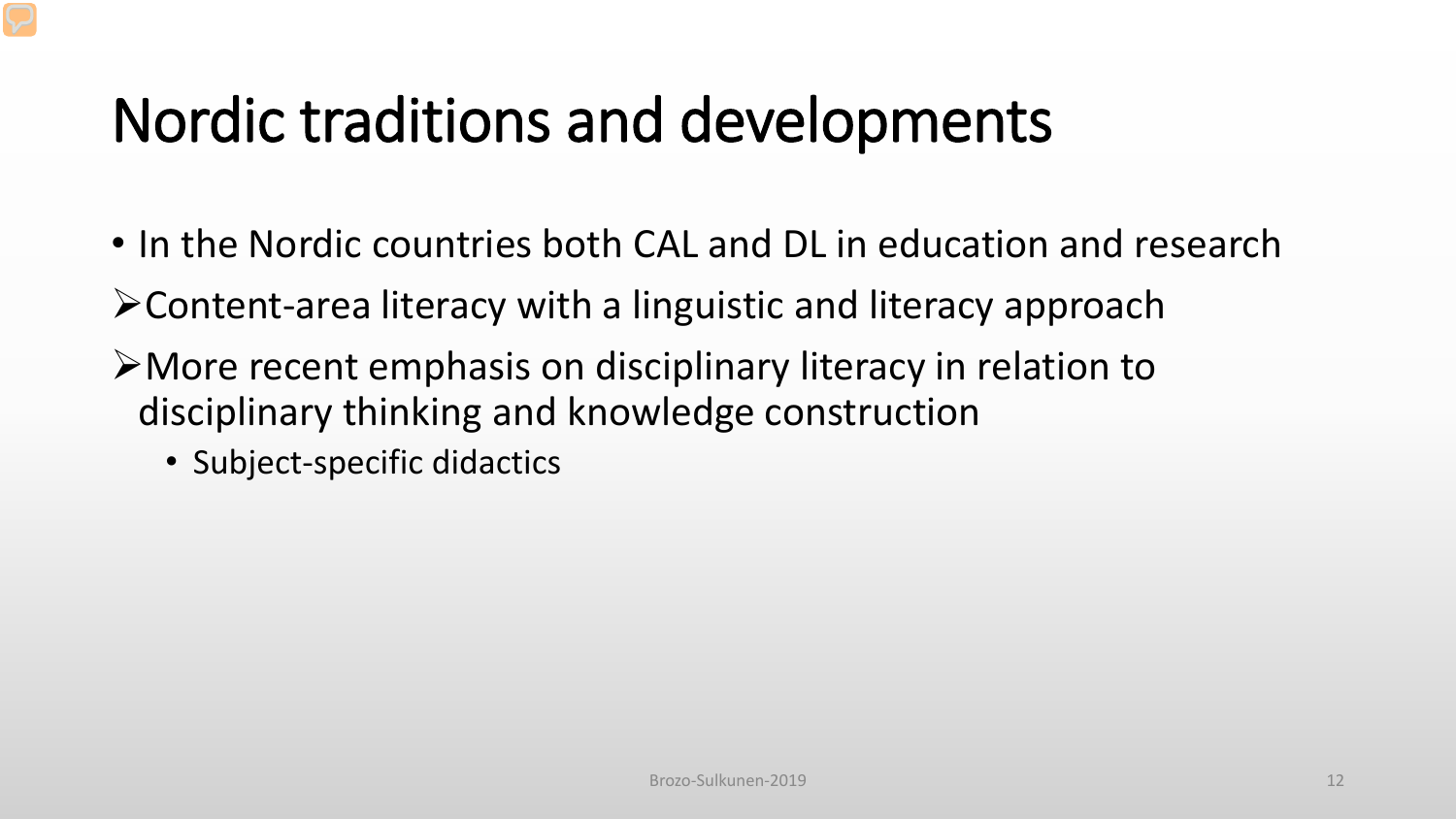- In Sweden, Norway, and Denmark several studies on subject area textbooks, their language & other textual characteristics, literacy practices and reading strategies needed
	- E.g. in science, literature, chemistry, mathematics, history (e.g. Brenholm, 2014; Bommarco 2006, Ekvall 2011, Kabel, 2009; Olofsson 2010)
	- Also struggling readers and L2-students in focus (Olvegård 2014, Reichenberg & Lundberg 2011)
	- Studies also on text-talk in upper secondary education (e.g. Hallesson 2015, Tengberg 2011, Visén 2015)
	- Genre-pedagogy (Liberg 2009; 2016 theme issue in Sprogforum, the DanishTidsskrift for sprog- og kulturpaedagogik; 2016, vol. 63)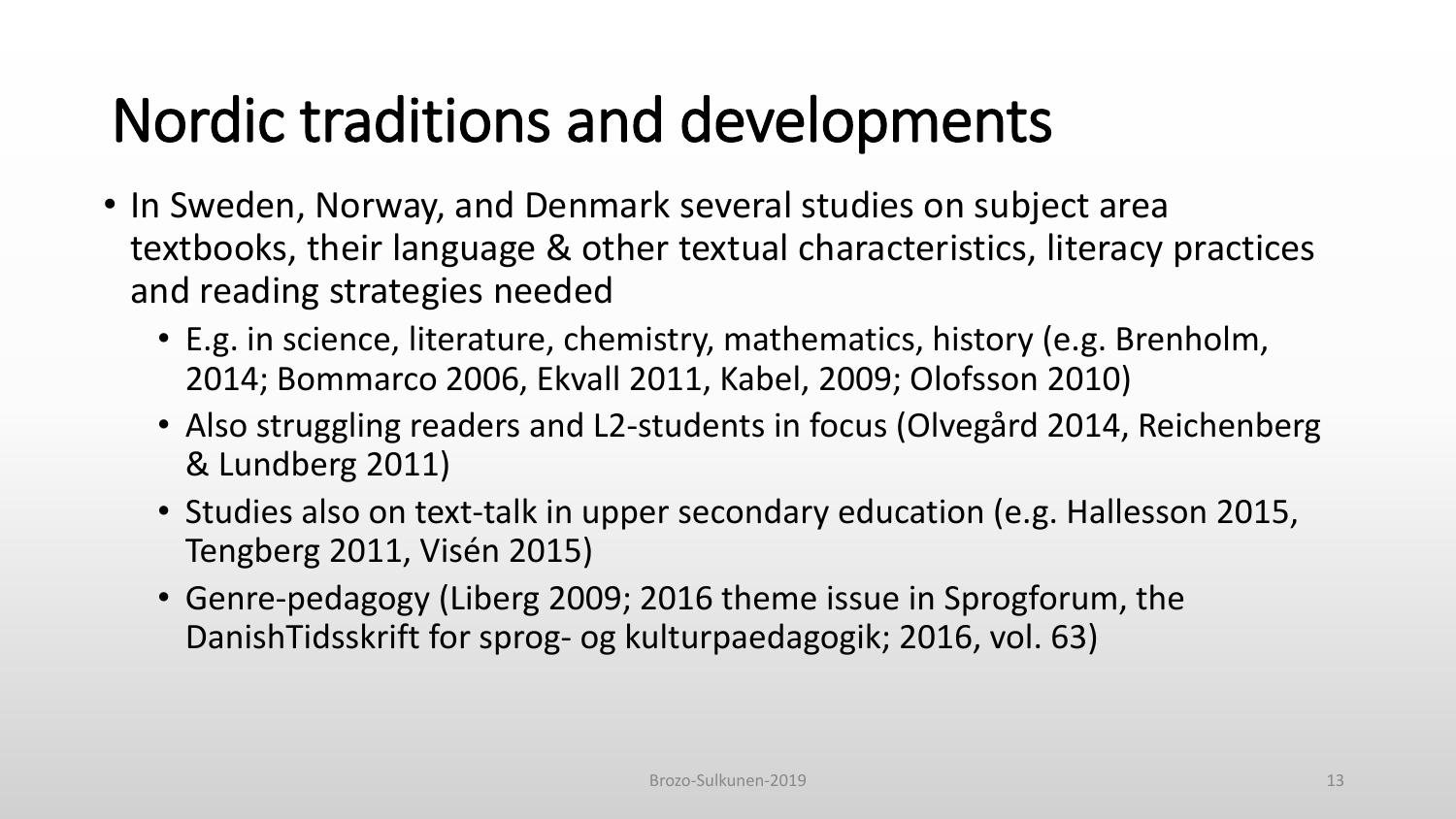- In Finland, several studies in several school subjects on different grades emphasizing the **integrated nature of content and language & literacy**
	- For primary school students, in the framework of **language awareness** in education (languaging) (e.g. Hähkiöniemi et al. 2015)
		- also about content-area reading (Merisuo-Strom & Aerila 2016)
	- For secondary school students, studies conducted in the framework of **disciplinary literacy** (e.g. Kouki & Virta 2015; Rantala & van den Berg 2013; Sulkunen & Saario 2019; Veijola & Mikkonen 2015; Yli-Paunula et al. 2015)
	- CLIL studies: content and language integrated learning (e.g. Nikula 2015)
	- Language learners and their challenges in subject area meaning construction (e.g. Saario 2012)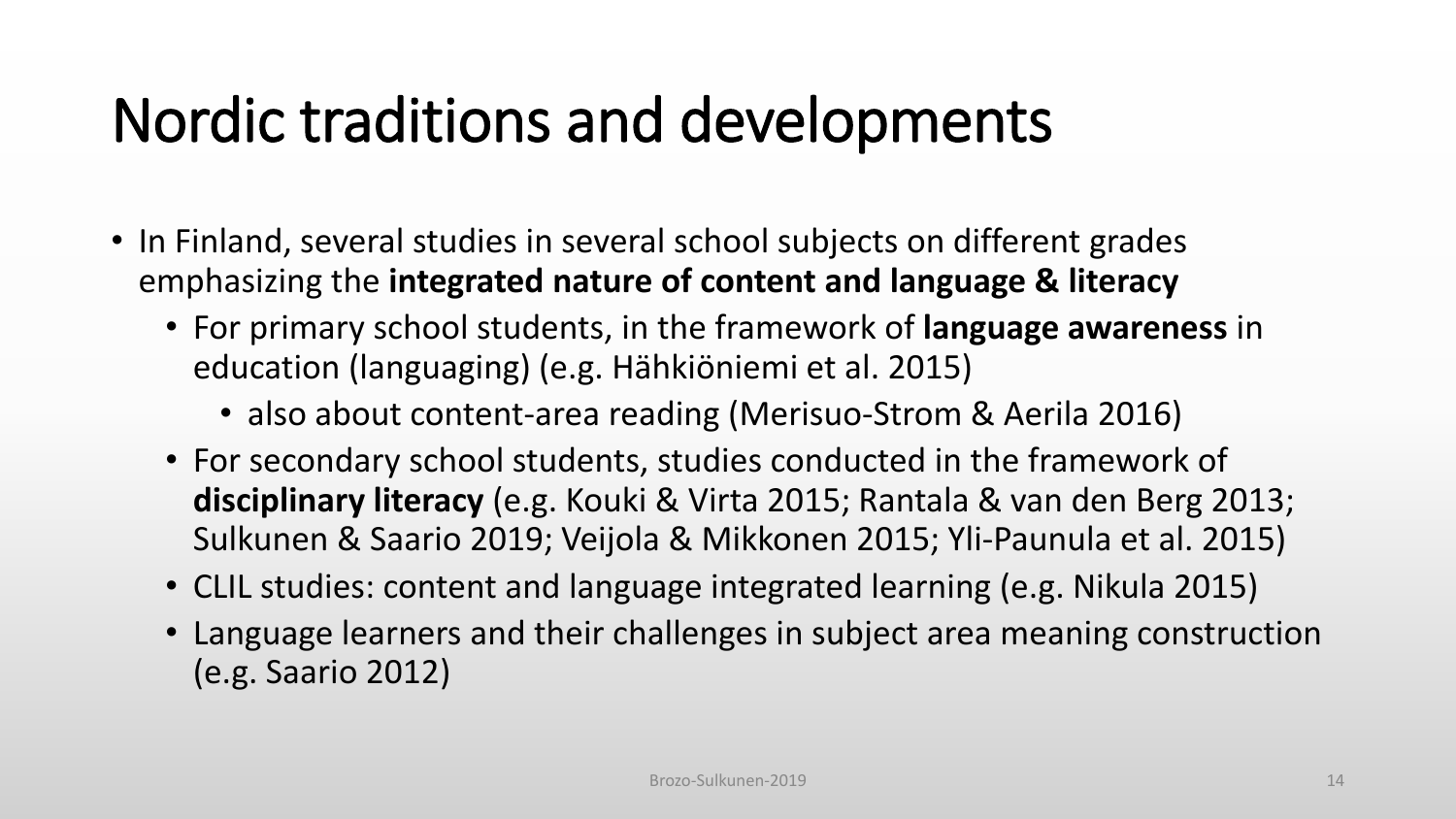Disciplinary literacy present also in curricula for the basic education:

- Finnish history curriculum emphasizes "critical stance towards historical<br>• knowledge produced by various actors", "capability to read and analyze source materials and make supportable interpretations of their purpose and meaning"
- Swedish curriculum for basic education stresses the ability to "critically interpret and evaluate source materials in order to build historical knowledge"
- Danish curriculum for basic education includes subject-specific competence goals, e.g. in history students are expected to "formulate historical problems, search and select sources, analyze the sources, propose solutions and use disciplinary concepts and language in communicating their work" (freely translated by S.S.)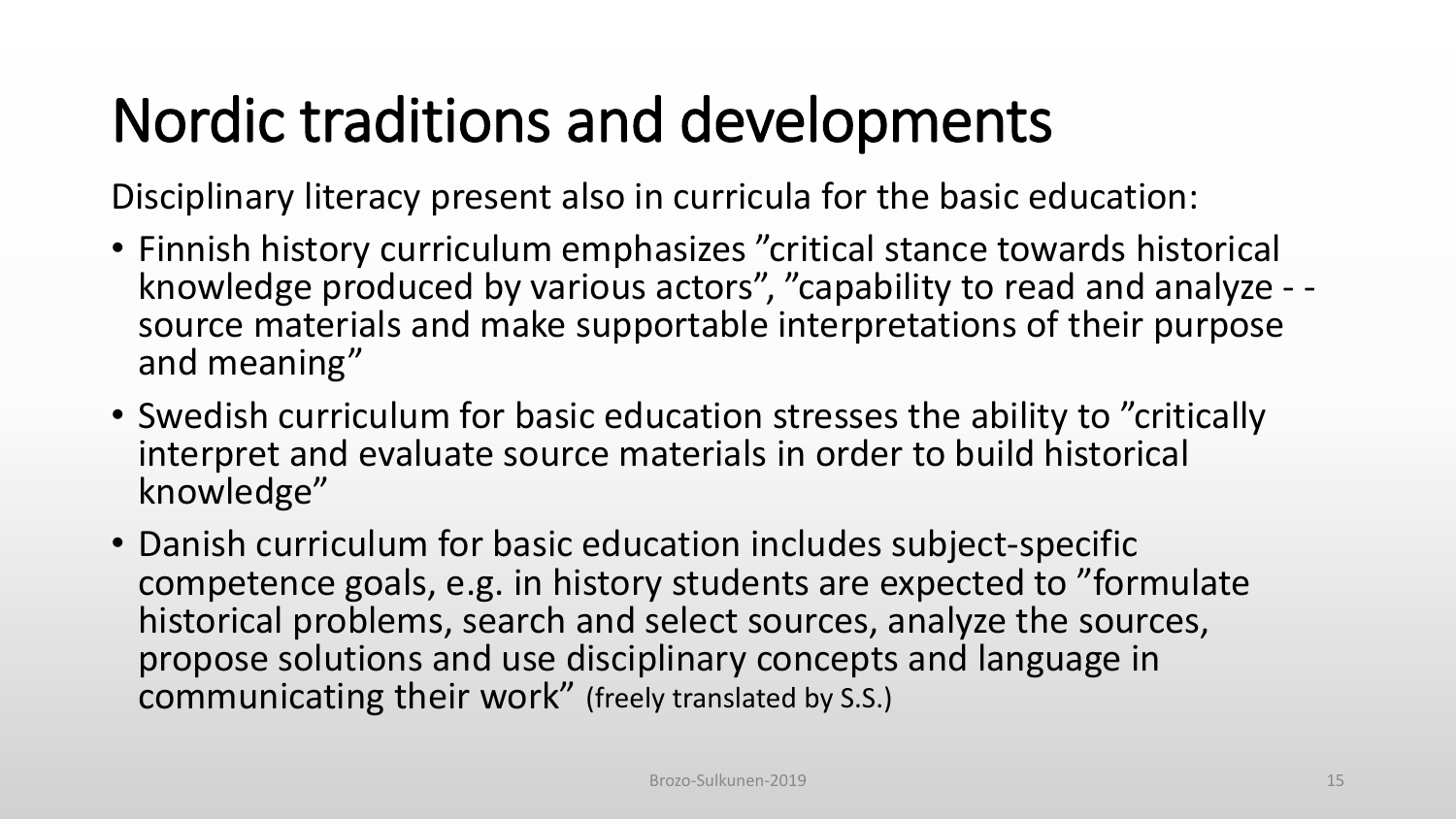#### Sources

- Bommarco, B. (2006). Texter i dialog: en studie i gymnasieelevers litteraturläsning. Malmö: Lärarutbildningen.
- Bremholm, J. (2014). Veje og vildveje til læsning som ressource: Teksthændelser i naturfagsundervisning med og uden læseguide. Et interventionsstudie om "literacy" i naturfag i udskolingen. Aarrhus universitet.
- Danmarks laeringsportal: Fælles Mål for faget historie. Available at: <https://www.emu.dk/grundskole/historie/faelles-mal>
- Ekvall, U. (2011). Enhetligt på den finska sidan men varierat på den svenska: om kemiböcker i svenska och finlandssvenska klassrum. I I. Eriksson (ed.), Kemiundervisning, text och textbruk i finlandssvenska och svenska skolor: en komparativ<br>tvärvetenskaplig studie. Stockholms universitet.
- FNBE (2014). National Curriculum for Basic Education. Finnish National Board of Education.
- Hallesson, Y. (2015). Textsamtal som lässtöttande aktivitet. Fallstudier om textsamtals möjligheter och begränsningar i gymnasieskolans historieundervisning. Stockholms universitet.
- Hähkiöniemi, M., Kauppinen, M. & Tarnanen, M. (2015). Luokanopettajaopiskelijoiden kielitietoisuus matematiikan<br>päättelyketiujen tulkinnassa. In M. Kauppinen et al. (eds) Rajaton tulevaisuus. Kohti kokonaisvaltaista oppimi
- Kabel, K. (2009). Er matematisk samtale bare samtale? Læsning og elevers matematikfaglige sprog. MONA Matematik- og<br>Naturfagsdidaktik tidsskrift for undervisere, forskere og formidlere, 2009 (4), 32–49.
- Kouki, E. & Virta, A. (2015). Lukiolaiset lähteillä äidinkielen ja historian tekstitaitojen kriittistä arviointia. In M. Kauppinen et al. (eds) Rajaton tulevaisuus. Kohti kokonaisvaltaista oppimista, pp. 11–25.
- Liberg, C. (2009). Genrepedagogik i ett didaktiskt perspektiv. I P. Juvonen (ed.), Språk och lärande. Language and learning, pp. 11– 25. Papers from the ASLA Symposium in Stockholm, 7-8 November, 2008.
- Merisuo-Strom & Aerila (2016). Providing skills and support to primary school pupils in content-area reading. International Journal for Cross-Disciplinary Subjects in Education, 7 (3).
- Nikula, T. 2015. Hands-on tasks in CLIL science classrooms as sites for subject-specific language use and learning. System, 54, 14– 27.
- Olofsson, S. 2010. Nedslag i historien: att värdera och analysera källor. Malmö: Gleerup.
- Olvegård, L. (2014). Herravälde: är det bara killar eller? Andraspråksläsare möter lärobokstexter i historia för gymnasieskolan. Göteborgs universitet.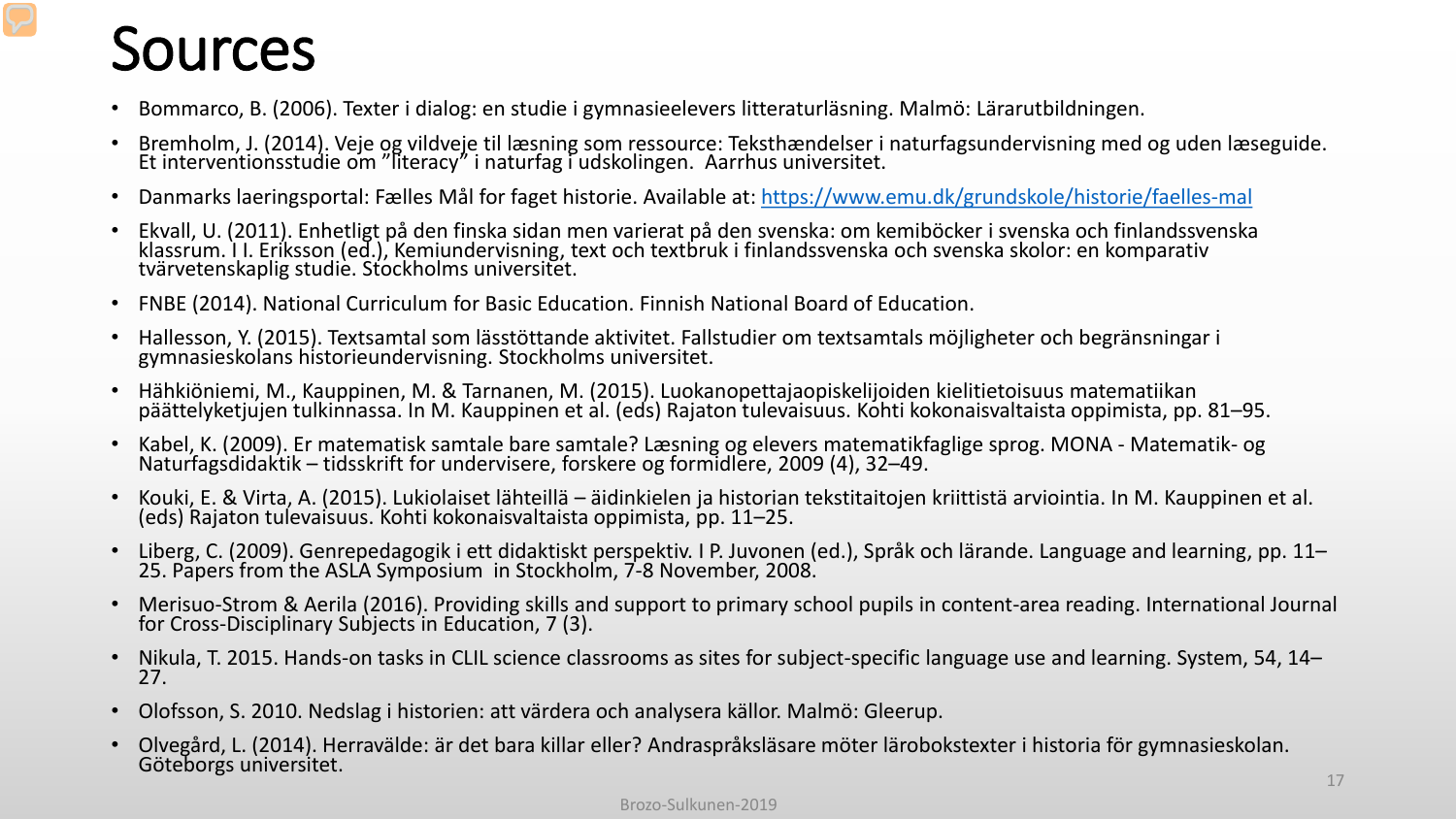#### Sources

- Olvegård, L. (2014). Herravälde: är det bara killar eller? Andraspråksläsare möter lärobokstexter i historia för gymnasieskolan. Göteborgs universitet.
- Rantala, Jukka & van den Berg, Marko (2013). Lukiolaisten historian tekstitaidot arvioitavana. Kasvatus, 44 (4), 394–407.
- Reichenberg, M. (2005). Gymnasieelever samtalar kring facktexter: en studie av textsamtal med goda och svaga läsare. Göteborg: Acta Universitatis Gothoburgensis.
- Reichenberg, M., & Lundberg, I. (2011). Läsförståelse genom strukturerade text-samtal: för elever som behöver särskilt stöd. Stockholm: Natur & Kultur.
- Saario, J. (2012). Yhteiskuntaopin kieliympäristö ja käsitteet. Toisella kielellä opiskelevan haasteet ja tuen tarpeet. Jyväskylä studies in humanities 172.
- Skolverket (2011/16). Läroplan för grundskolan, förskoleklassen och fritidshemmet 2011. Reviderad 2016.
- Sulkunen, S. & Saario, J. (2019). Tiedonmuodostus ja tekstityö: tapaustutkimus lukion historian opetuksen tekstikäytänteistä. Finnish Educational Journal Kasvatus, 50 (2), 149–163.
- Tengberg, M. (2011). Samtalets möjligheter: om litteratursamtal och litteratur-reception i skolan. Stockholm: Brutus Östling.
- Veijola, A. & Mikkonen, S. (2015). Miten mennestä tehtyä historiaa tulkitaan? Tutkiva oppiminen ja monilukutaito lukion historian opetuksessa. In M. Kauppinen et al. (eds) Rajaton tulevaisuus. Kohti kokonaisvaltaista oppimista, pp. 155–169.
- Veijola, A., Sulkunen, S. & Rautiainen, M. (2019). Historiallisen tiedon luonne ja historiantekstikäytänteet lukiolaisten kuvaamana. Kasvatus & Aika, 13(2), 53–67.
- Visén, P. (2015). Att samtala om texter: från träteknik och svetsteori till antikens myter. Stockholms universitet.
- Yli-Panula, E., Hiilovaara-Teijo, M. & Vauras, M. (2015). High schools students inquiry based collaborative learning in virtual marine science laboratory. In M. Kauppinen et al. (eds) Rajaton tulevaisuus. Kohti kokonaisvaltaista oppimista, pp. 135–<br>153.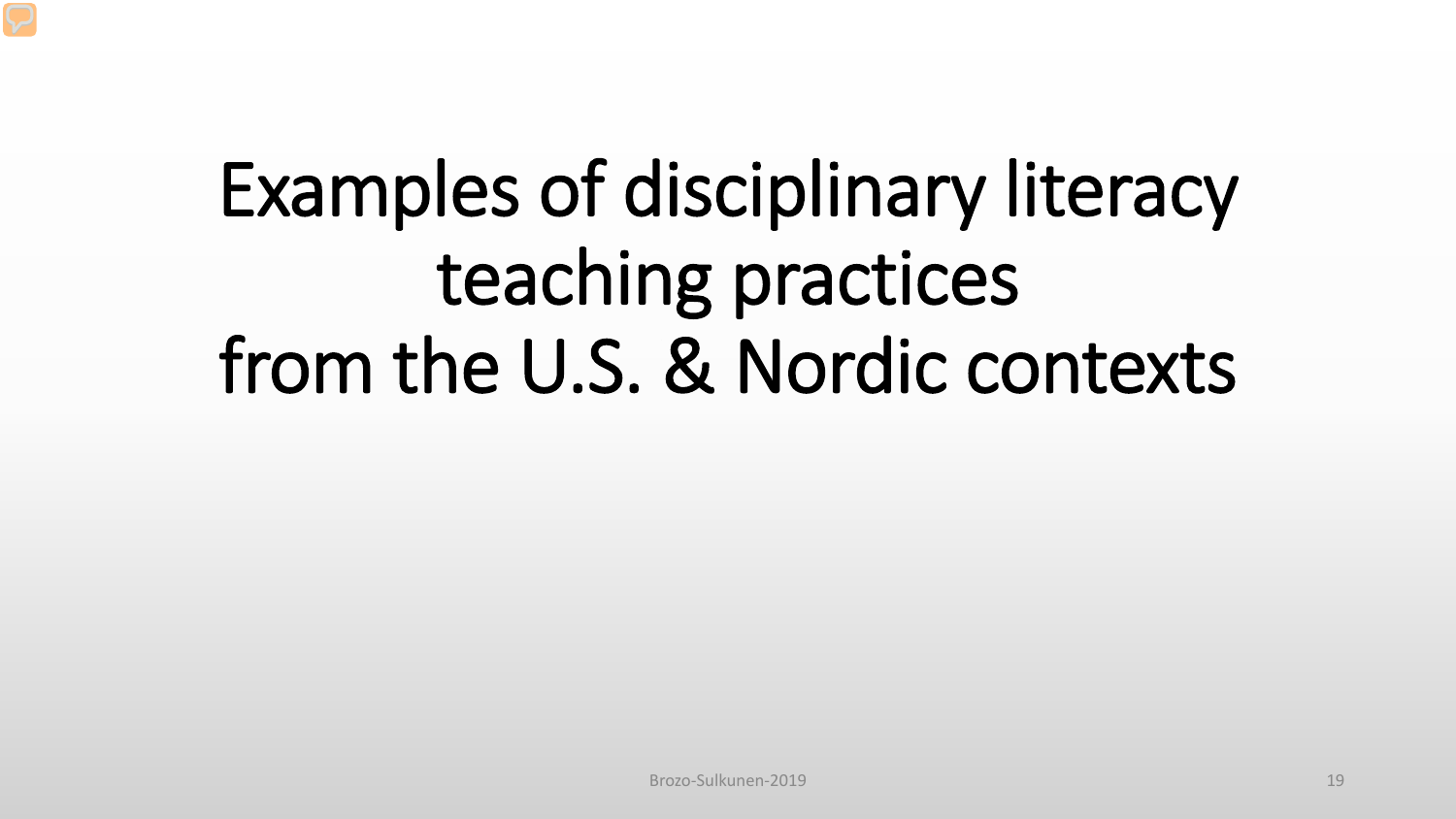## Inquiry-based history learning in a Finnish upper secondary school

- One school-week long project during which students worked in groups to answer to the question:
	- Who possibly tried to assassin President of Finland, Urho Kekkonen, in summer 1957?
- Multiple text sources:
	- Research literature & Internet sources
	- Primary sources from archives, e.g. a page from the president's adjutants' weekly log; text by the president's daughter-in-law who, present at the time of the event, described it in an emotional tone
- Guidance in knowledge construction practices:
	- Students were instructed to read the texts and consider their relevance and reliability as evidence of the historical event
	- Students were challenged to ponder how authors' intentions might have influenced the texts and how to contextualize different kinds of sources

20 Brozo, W.G., Sulkunen, S., & Veijola, A. (2018). Participation as a pathway to content knowledge: Engaging all students in disciplinary literacy practices. *International Journal of Education and Social Science*, *5*(7), 21-29.

Veijola, A., Sulkunen, S. & Rautiainen, M. (2019). Historiallisen tiedon luonne ja historiantekstikäytänteet lukiolaisten kuvaamana. *Kasvatus & Aika*, 13(2), 53–67.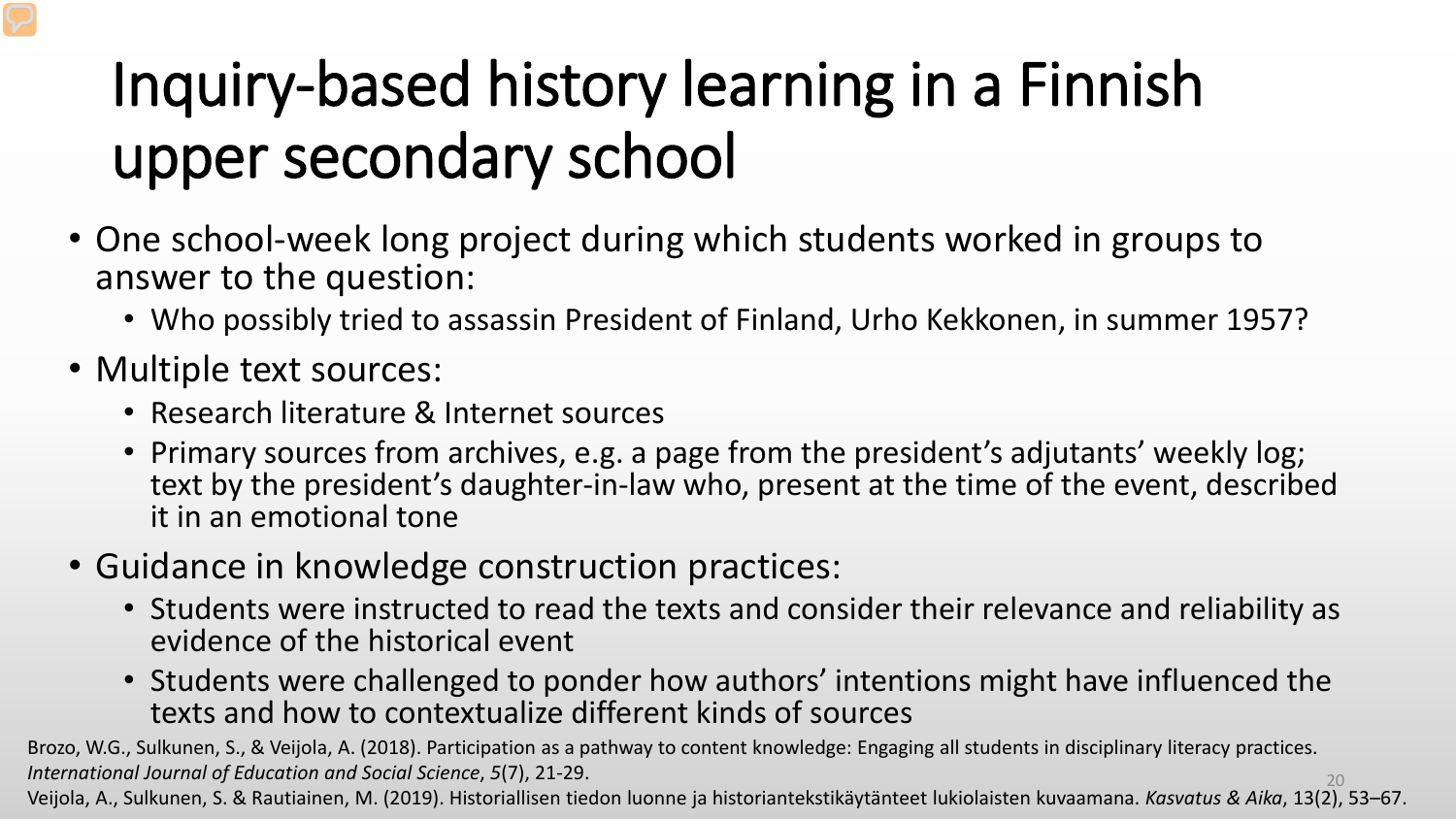- Across Disciplines
	- Disciplinary Expert in Residence Approach
		- Similar to artist and poet in residence
		- 1 day per week for a "grading period"
		- Schools "adopt" a professional mathematician, scientist, historian
		- Disciplinary expert works collaboratively with teachers of maths, science, history to ensure the actual material, social, and cognitive practices of disciplinary expertise are incorporated into the teachers' instructional methods and textual practices
		- Provide small group PD in collaboration with literacy specialist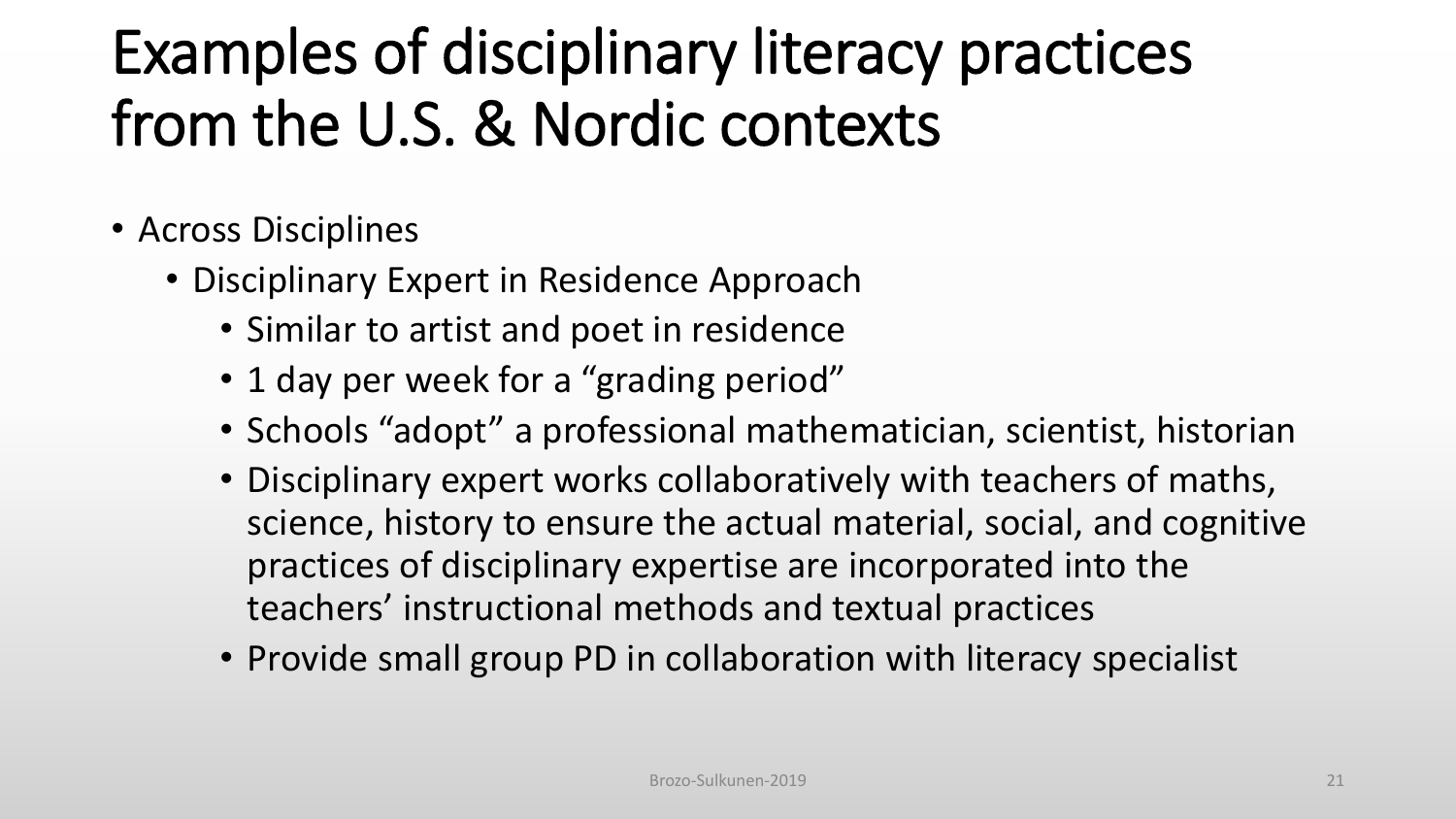• Maths

Problem:

*Old McDonald is counting the number of chickens and pigs on his farm. Oddly, he decides to tally only the heads and legs of these animals. When he has finished, he has counted 30 heads and 70 legs. How many chickens and pigs does Old McDonald have?*

|    | Step 2: What is your plan for solving the problem?                                    |    |                                          |
|----|---------------------------------------------------------------------------------------|----|------------------------------------------|
|    | I am going to use the information in the problem to represent each of the animals     |    |                                          |
|    | mathematically and write an equation. I will represent the equation with words first, |    |                                          |
|    | and then decide how to substitute numbers.                                            |    |                                          |
|    | <b>Work Space</b>                                                                     |    | <b>Explanation</b>                       |
| 1. | Chickens plus pigs equals the total                                                   | 1. | I know this because the question asks    |
|    | number of animals on the farm.                                                        |    | me to determine how many chickens        |
|    |                                                                                       |    | and pigs there are.                      |
| 2. | $Chickens + pigs = 30$                                                                | 2. | I know this because each animal only     |
|    |                                                                                       |    | has one head and there are 30 heads      |
|    |                                                                                       | 3. | I know that I can only add and           |
| 3. | $Chickens + (30 - chickens) = 30$                                                     |    | subtract variables that are the same, so |
|    | Chickens = c                                                                          |    | I have to represent the quantity of one  |
|    | $Pigs - 30-c$                                                                         |    | animal (in this case - pigs) in terms of |
|    |                                                                                       |    | the other animal (chickens). Since I     |
|    |                                                                                       |    | know that there are only 30 animals      |
|    |                                                                                       |    | total, I know that the number of pigs    |
|    |                                                                                       |    | must equal 30 minus the number of        |
|    |                                                                                       |    | chickens.                                |
|    | 4.7                                                                                   | 4. | I became confused so I reread the        |
|    |                                                                                       |    | problem. I found another number that     |
|    |                                                                                       |    | is important - 70 legs. I know that      |
|    |                                                                                       |    | chickens have 2 legs and pigs have 4     |
|    |                                                                                       |    | legs, so I am going to write an          |
|    |                                                                                       |    | equation with that information           |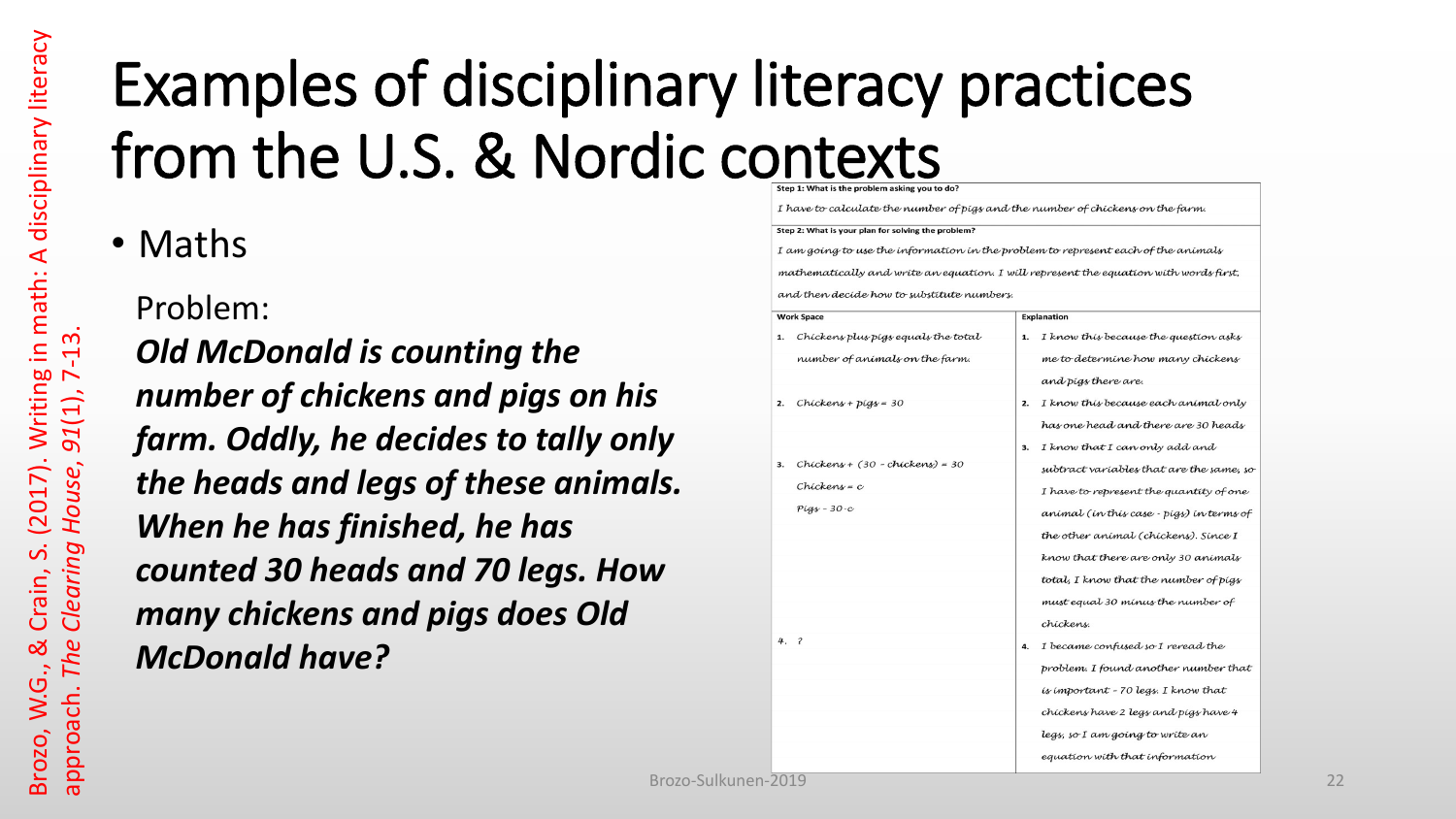| 5. (2 x chickens) + (4 x pigs) = 70 |    | 5. Now I have to substitute with how I     |  |
|-------------------------------------|----|--------------------------------------------|--|
|                                     |    | decided to represent chickens and pigs     |  |
|                                     |    | in step 3 because I can't add unlike       |  |
|                                     |    | variables                                  |  |
| 6. $2c+4(30-c)=70$                  |    | 6. Now I can simplify the equation.        |  |
|                                     |    | Because "c" stands for the number of       |  |
|                                     |    | chickens, when I solve this equation, I    |  |
|                                     |    | should know how many chickens are in       |  |
|                                     |    | the store.                                 |  |
| 7. $2c+120 - 4c = 70$               |    | 7. To further simplify, I have to combine  |  |
|                                     |    | like terms. I can use the additive         |  |
|                                     |    | property of equality and subtract 120      |  |
|                                     |    | from both sides.                           |  |
| 8. $2c+120-120-4c=70-120$           | 8. | I simplified first by subtracting, then by |  |
| $2c - 4c = -50$                     |    | dividing in order to isolate the           |  |
| $-2c = -50$                         |    | variable. Because both 2 and 50 were       |  |
| $c = 25$                            |    | negative, they resulted in a positive 25.  |  |
|                                     |    | Also, it wouldn't make much sense to       |  |
|                                     |    | have a negative number of chickens.        |  |
|                                     |    | Now that I know how many chickens          |  |
|                                     |    | there are, I can go back to my first       |  |
|                                     |    | equation and determine the number of       |  |
|                                     |    | pigs.                                      |  |
| 9. Chickens + pigs = 30             | 9. | I substituted my result into the           |  |
| $25 + p(qs = 30)$                   |    | original equation and then solved the      |  |
| $piqs = 30-25$                      |    | equation. My answer is that there were     |  |
| $pigs = 5$                          |    | 25 chickens and 5 pigs.                    |  |

#### **Disciplinary literacy goals:**

• Use stated assumptions, definitions, and previously established results in constructing arguments • Build a logical progression of statements to explore the truth of conjectures and to justify conclusions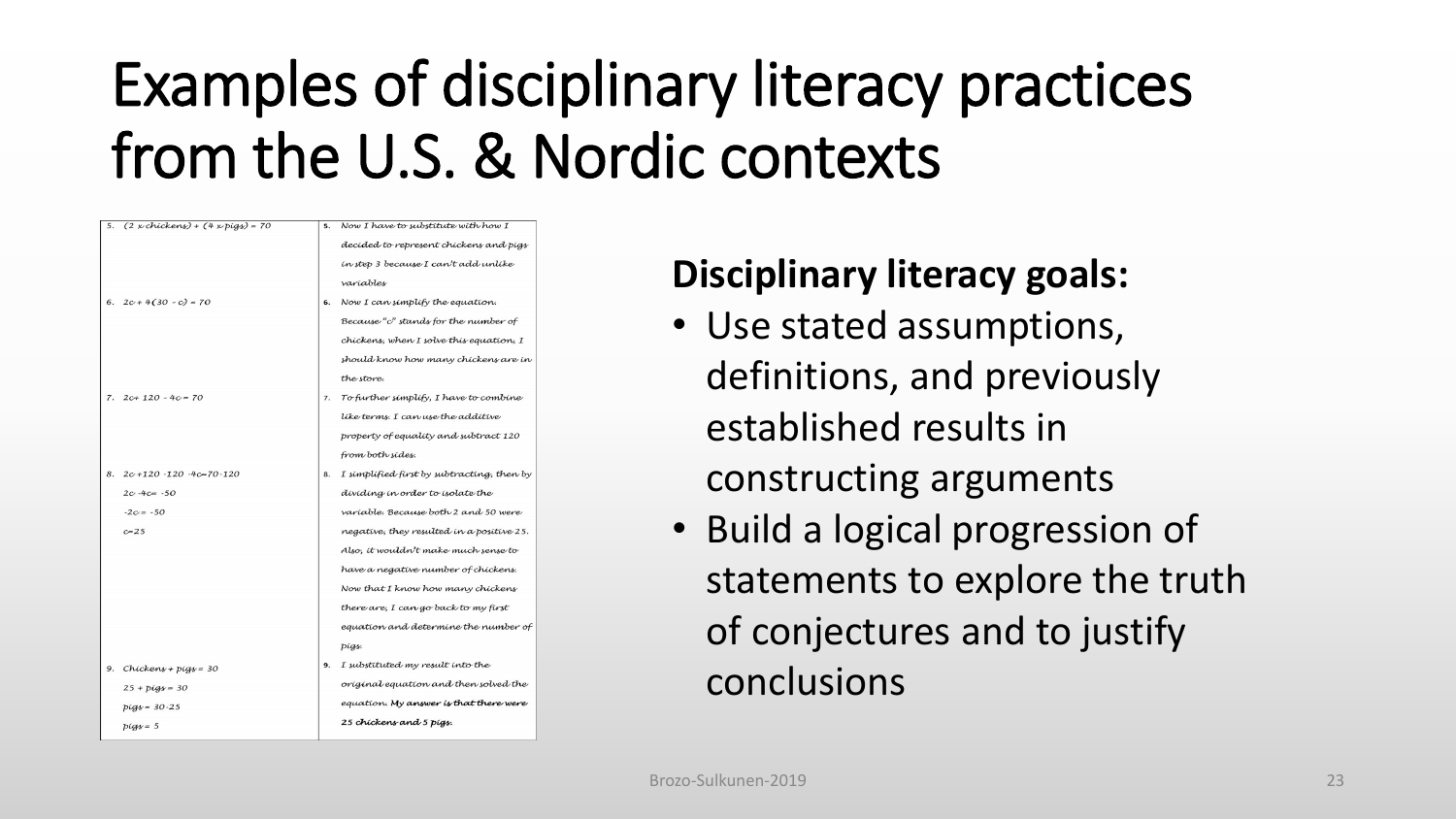#### **Maths**

- **Math writing that require students to explain reasoning and to justify results**
- **Writing approach developed by the teacher emerged logically from the algebraic processes under study**
- **Instead of relying on a generic content area writing strategy, the teacher created this unique, discipline-specific writing activity because it more closely fit the math content and processes as well as her goal to link students' communication skills to mathematical thinking**

#### Communicate how you arrived at your conclusion using mathematical language. Make an argument for why this was the best way to solve the problem.

I used the information given in the original problem to formulate an equation. I had to use some background knowledge about these two types of animals, specifically, I had to know how many legs each had. This was a faster way to solve the problem than drawing out the options or guess and check. If I were going to do it again, I might define the number of chickens based on the number of pigs because the math would be easier.

Expand your thinking by considering at least one of the following: an observation, a pattern, a comparison to something we have previously discussed, a different strategy that could be used, or possible alternate solutions. I could have created a chart like the one below and tried to find the answer that way. I think it would have taken longer, but I would have still arrived at the answer.

| # $pig_x x 4 = #$ of $pig$ | $0x4=0$         | $1x4 = 4$       | $2x4=8$      | $3x4=12$  | $4x4=16$  | $5x4=20$     |
|----------------------------|-----------------|-----------------|--------------|-----------|-----------|--------------|
| legs                       |                 |                 |              |           |           |              |
| #Chickens $x^2 = #$        | $30 \times 2 =$ | $29 \times 2 =$ | $28x^2 = 56$ | $27x4=54$ | $26x4=52$ | $25x^2 = 50$ |
| chicken legs               | 60              | 58              |              |           |           |              |
| Total legs                 | $0+60=60$       | $4 + 58 =$      | $8+56=$      | $12+54=$  | $16+52=$  | $20+50=$     |
|                            |                 | 62              | 64           | 66        | 68        | 70           |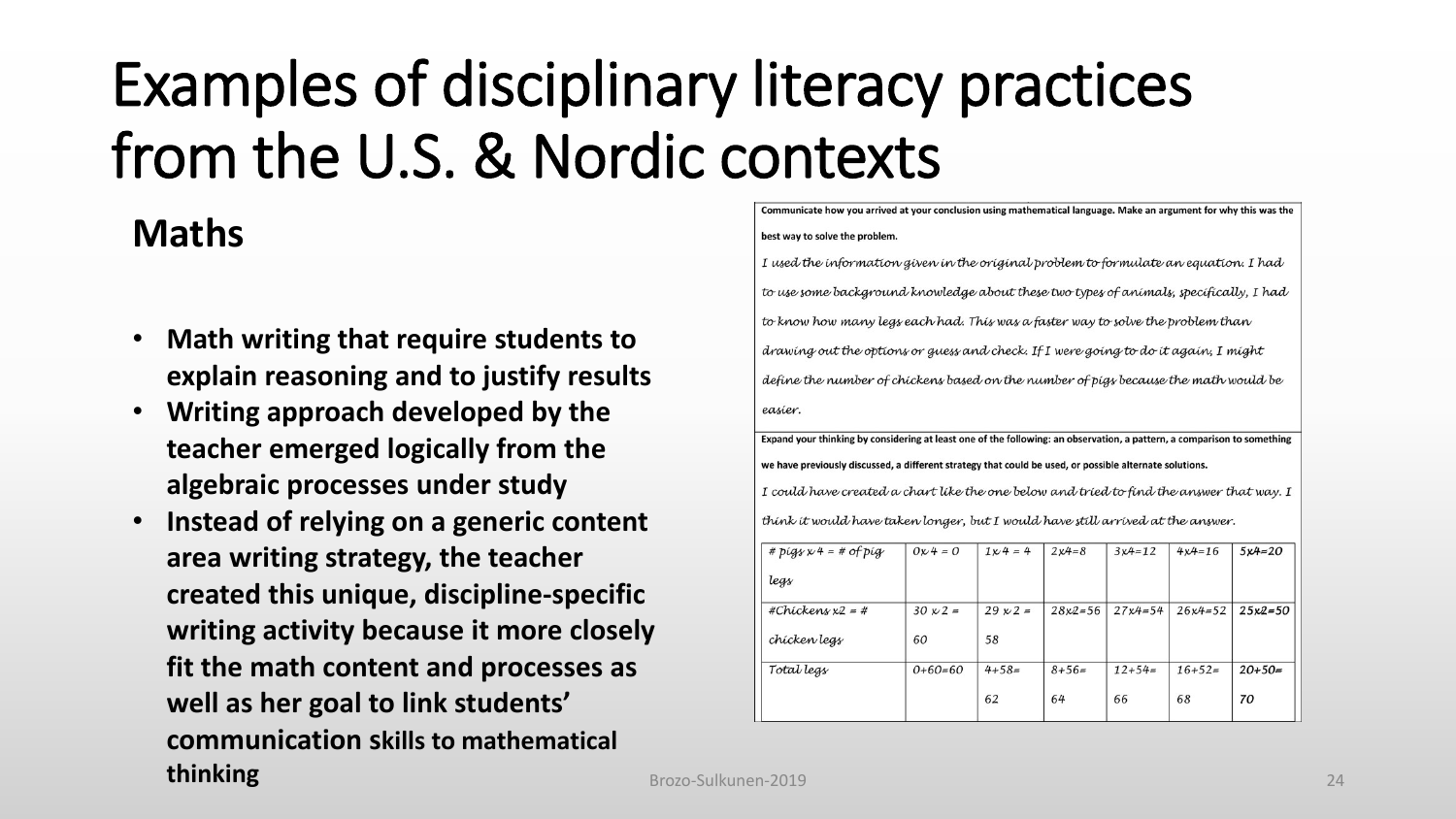**Word Grid – generic content literacy strategy adapted for learning disciplinespecific information in science**

| Source of food-<br>borne illness | Infection           | Intoxication              | Aerobic | Anaerobic    | <b>Time symptoms</b><br>begin | <b>Most likely food</b><br>source                                              | <b>Prevention</b>                                            |  |  |  |
|----------------------------------|---------------------|---------------------------|---------|--------------|-------------------------------|--------------------------------------------------------------------------------|--------------------------------------------------------------|--|--|--|
| Clostridium<br>perfringens       | $\mathsf{X}$        | $\boldsymbol{X}$          |         | $\sf X$      | 4-22 hours                    | Foods served at large<br>buffet-type<br>gatherings                             | Keep hot foods hot;<br>refrigerate uneaten<br>foods promptly |  |  |  |
| Staphylococcus<br>aureus         |                     | $\boldsymbol{X}$          | $\sf X$ | $\mathsf{X}$ | 1-7 hours                     | Moist meat dishes,<br>starchy foods                                            | Refrigerate uneaten<br>foods immediately                     |  |  |  |
| Clostridium<br>botulinum         |                     | $\boldsymbol{\mathsf{X}}$ |         | $\mathsf{X}$ | 12-24 hours                   | Improperly<br>processed home-<br>canned foods<br>(especially low-acid<br>types | Boil home-canned<br>foods; do not give<br>infants raw honey  |  |  |  |
|                                  | Brozo-Sulkunen-2019 |                           |         |              |                               |                                                                                |                                                              |  |  |  |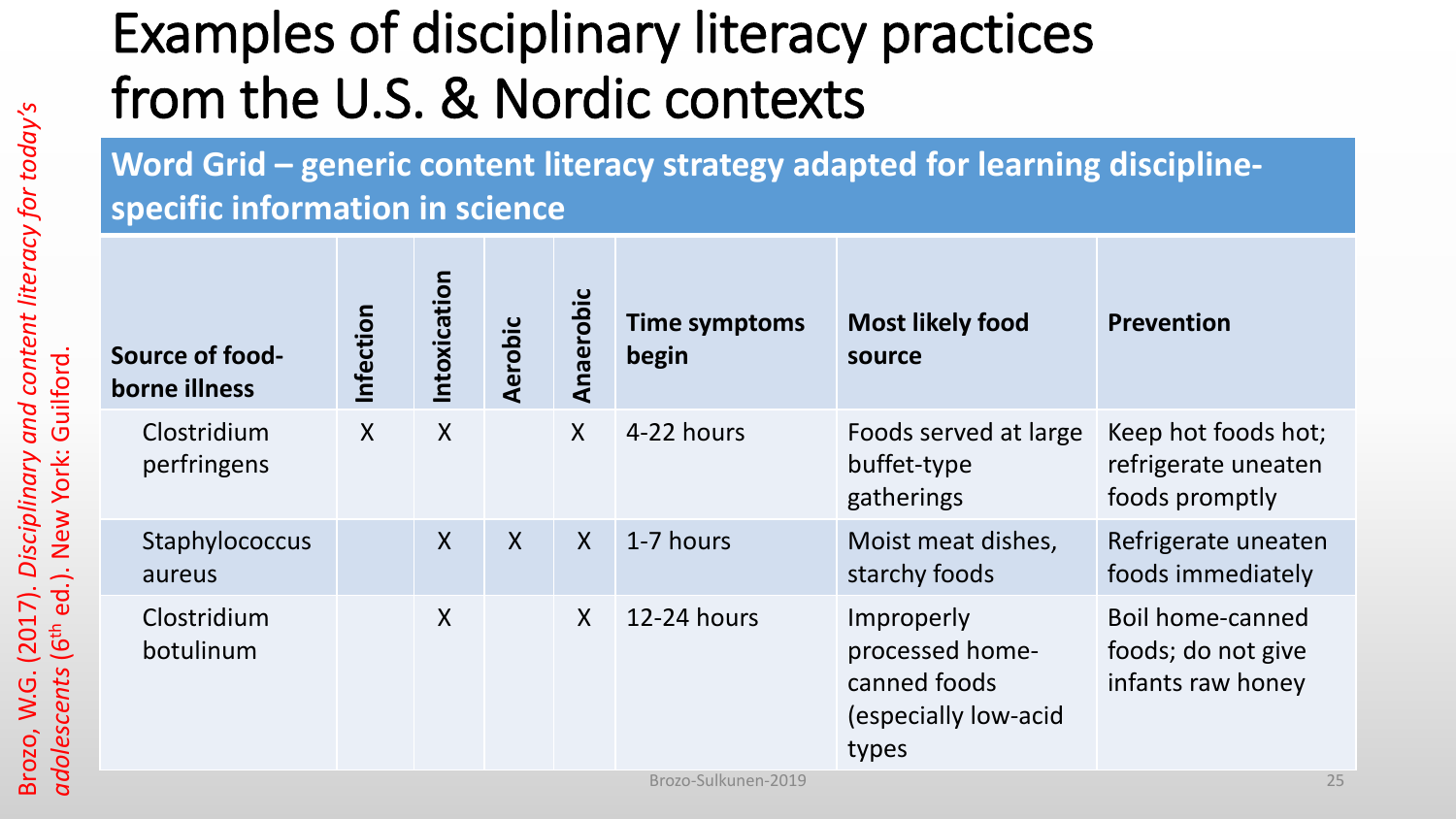## Lingering Concerns & Future Directions

- Easier to theorize/conceptualize than operationalize disciplinary literacy curricula
- Research evidence in support of unique disciplinary literacy practices is slowly accruing
- More systematic investigations are needed to determine the impact of disciplinary literacy practices on student learning and engagement relative to content literacy or other approaches; and on teachers' skills and self-efficacy
- Healthy debate should continue that focuses on:
	- whether students should be disciplinary specialists or interdisciplinary generalists
	- If/how disciplinary literacy cultures can be realized in schools with teachers who are not disciplinary experts